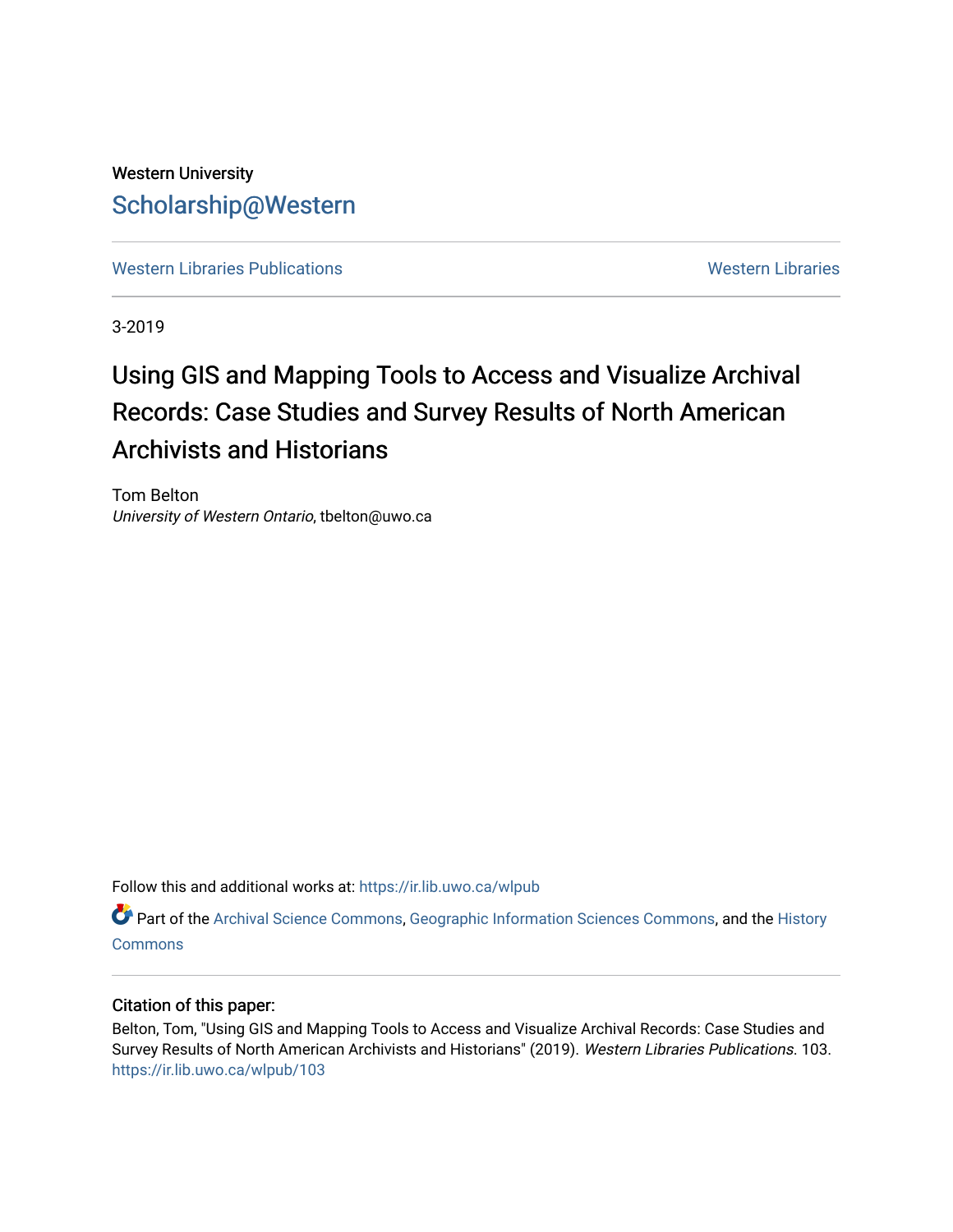## **Using GIS and Mapping Tools to Access and Visualize Archival Records: Case Studies and Survey Results of North American Archivists and Historians**

#### *by Tom Belton*

ABSTRACT: Online map interfaces and GIS software are means of accessing and visualizing archival holdings associated strongly with places. This article investigates the possibility of an interest among at least some archivists and historians in finding records based on place names and maps. A review of recent tools and case studies on map-based methods of seeking and visualizing information in archives and special collections provides a current overview. A 2015 survey gathered additional information from archivists as to whether they place a high priority on, and are comfortable with, map-based methods, as well as to what extent their patron groups might benefit from such methods. A subsequent 2018 survey of historians provided evidence that this major patron group of archives would benefit from map-based methods of discovery, although the survey indicated that they are focused on GIS software, not simple visualization tools, in their own work. The literature and survey data validate the premise that many archives patrons are interested in exploring this area, but that the difference between archivists' and historians' technical knowledge and interests is a significant obstacle.

## **Introduction**

Place and time are two paramount concepts in archives. Individuals and organizations accumulate archives over time, and virtually all documents can be associated with multiple places and dates; moreover, this metadata is an important part of archival description. However, archival description systems are still largely limited to text-based methods of allowing users to conduct searches. In the meantime, information seeking on the web in general has moved beyond plain text searching to increasingly graphic ways of browsing and locating information.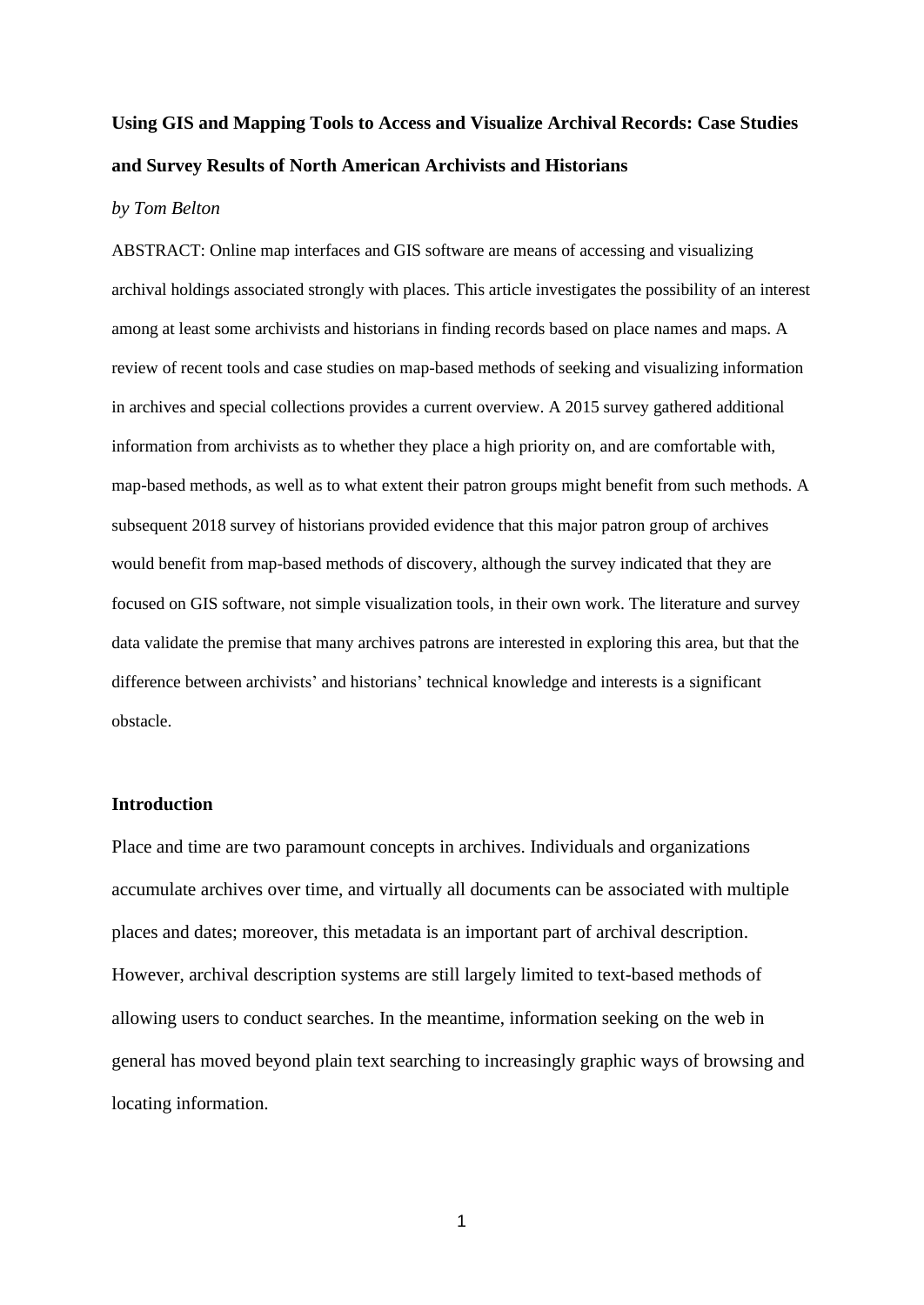Geographic information software (GIS) has become sophisticated over the last several decades. GIS comprises a range of software enabling geographic data manipulation and presentation using graphic mapping layers. Several very powerful proprietary and open source tools, such as ArcGIS and Quantum GIS (QGIS), have evolved to meet a variety of academic and corporate needs. These applications provide the full range of functionality for managing geographic information, both on the desktop and via the web. The strength of these programs is their ability to combine maps and data in flexible and complex ways. Geographers and other social scientists use both programs widely to create map layers of their research data. The major difference between the two is that ArcGIS is proprietary and QGIS is open source<sup>1</sup>. At the same time, relatively simple web-based map tools, such as Google Maps and OpenStreetMaps, have become increasingly popular with nonspecialist audiences. Consequently, more and more searchers online are finding up-to-date information about the environment, public institutions, businesses, cultural and tourist attractions, and so on using map interfaces. Moreover, these products often form the mapping layers for heritage-oriented web services such as Historypin, Viewshare, and VisualEyes. Individuals and organizations can use these tools to affix historic photographs and text to maps and timelines. Cultural heritage institutions such as archives have made some use of these services in the last several years; in other cases, such organizations have built their own interfaces.

As using map interfaces to access and visualize archival holdings associated with places grows in importance, so too does the question of archivists' priorities on the use of, and comfort-level with, map-based methods. To address this issue, the author conducted a survey in 2015, assessing archivists' attitudes toward these technologies, as well as their opinions on the extent to which patron groups may benefit from such methodologies. In 2018, to obtain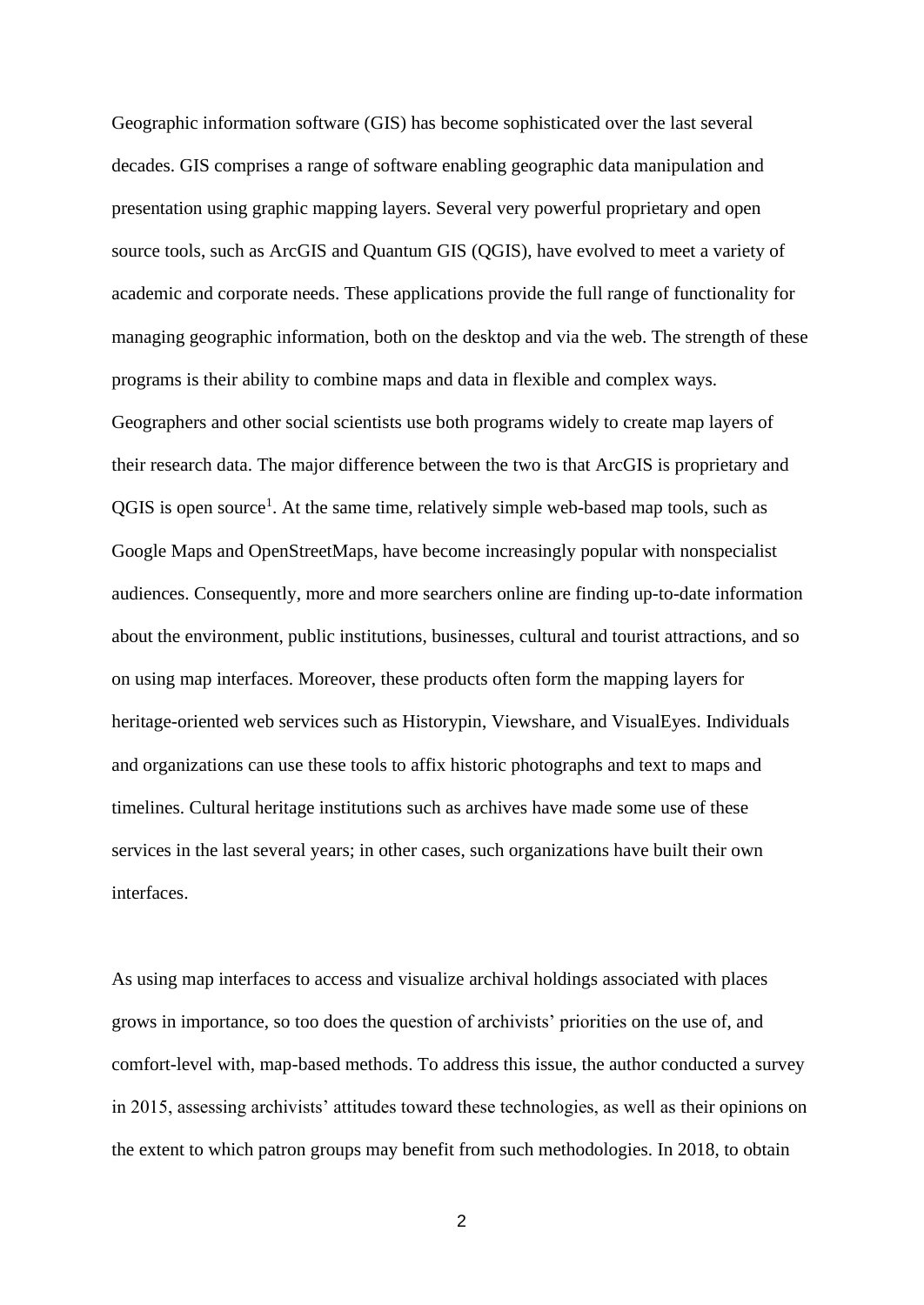direct evidence of the latter, the author developed a second survey of historians to focus on a single, very important, patron group. To inform the surveys, the author undertook a review of visualization tools, as well as several published and other case studies of their uses.

#### **Literature Review of Visualization Tools**

Many locally developed and open source tools, including products such as Viewshare,<sup>2</sup> VisualEyes, Historypin, and Flickr, link information objects to geographic coordinates, but their sophistication and comprehensiveness varies. The Library of Congress developed Viewshare to help memory institutions share their collections in visual ways, including maps; it made an impact in the literature after its inception in 2011 but was retired in 2018. <sup>3</sup> Several Viewshare projects utilizing archival or other primary source content are described in the literature review.

The University of Virginia developed VisualEyes with similar goals in mind. Like Viewshare, VisualEyes requires a map to link with an associated spreadsheet of metadata, which must include latitude and longitude for the map to function properly.<sup>4</sup> Unlike Viewshare, VisualEyes is intended for use by digital humanities scholars, not cultural institutions.

Flickr began in 2004 as an online photo sharing and organizing tool; it uses OpenStreetMap data for its mapping component.<sup>5</sup> Flickr treats geographic coordinates as one among many details of metadata kept on its vast photographic collections; many public institutions share their rich holdings at Flickr Commons, which is searchable via a world map.<sup>6</sup>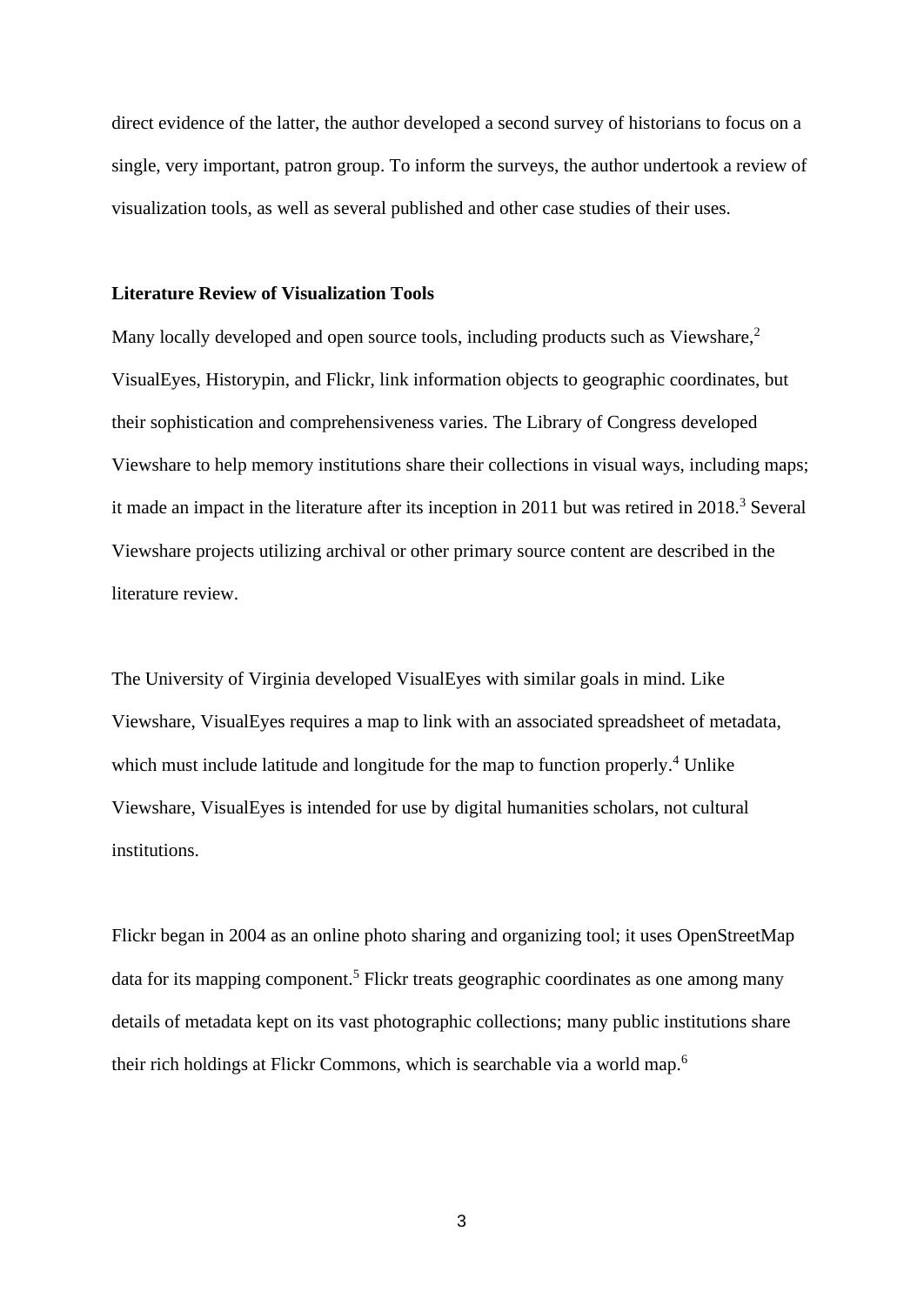Historypin began in the United Kingdom in 2010 as a tool for community groups and institutions to share local history content using a map interface and timelines.<sup>7</sup> Its ease of use in associating collection content with map locations initially attracted a large number of memory institutions. "Pinning" documents on a Google Maps interface such as Historypin is straightforward and does not require explicit geocoding; however, bulk uploading of pins without the use of the map requires location references to be included in the metadata for the documents.

A seminal study on visual search options, "Visual Information Seeking: Tight Coupling of Dynamic Query Filters with Starfield Displays," published shortly after the introduction of the World Wide Web in 1993, highlighted the importance of both the visual representation of the world of action (e.g., the use of knobs, sliders, and buttons on web pages) and the information seeker seeing as much of the information universe as possible (defined as the "starfield display").<sup>8</sup> Many studies of visualization and visual searching refer explicitly to this study and build upon its recommendations.

Recent scholars point to the importance of using visualization and visual search tools to improve awareness of, and access to, digital collections. For instance, in "Generous Interfaces for Digital Cultural Collections," Mitchell Whitelaw contends that the search box is limiting and argues for greater "generosity" in the creation of "rich, browsable, interfaces for large, real-world digital collections." 9 In the subsequently described case studies, Whitelaw's generous browsable interfaces serve as both exhibitions and catalogs of several projects focusing on photographs and other images.10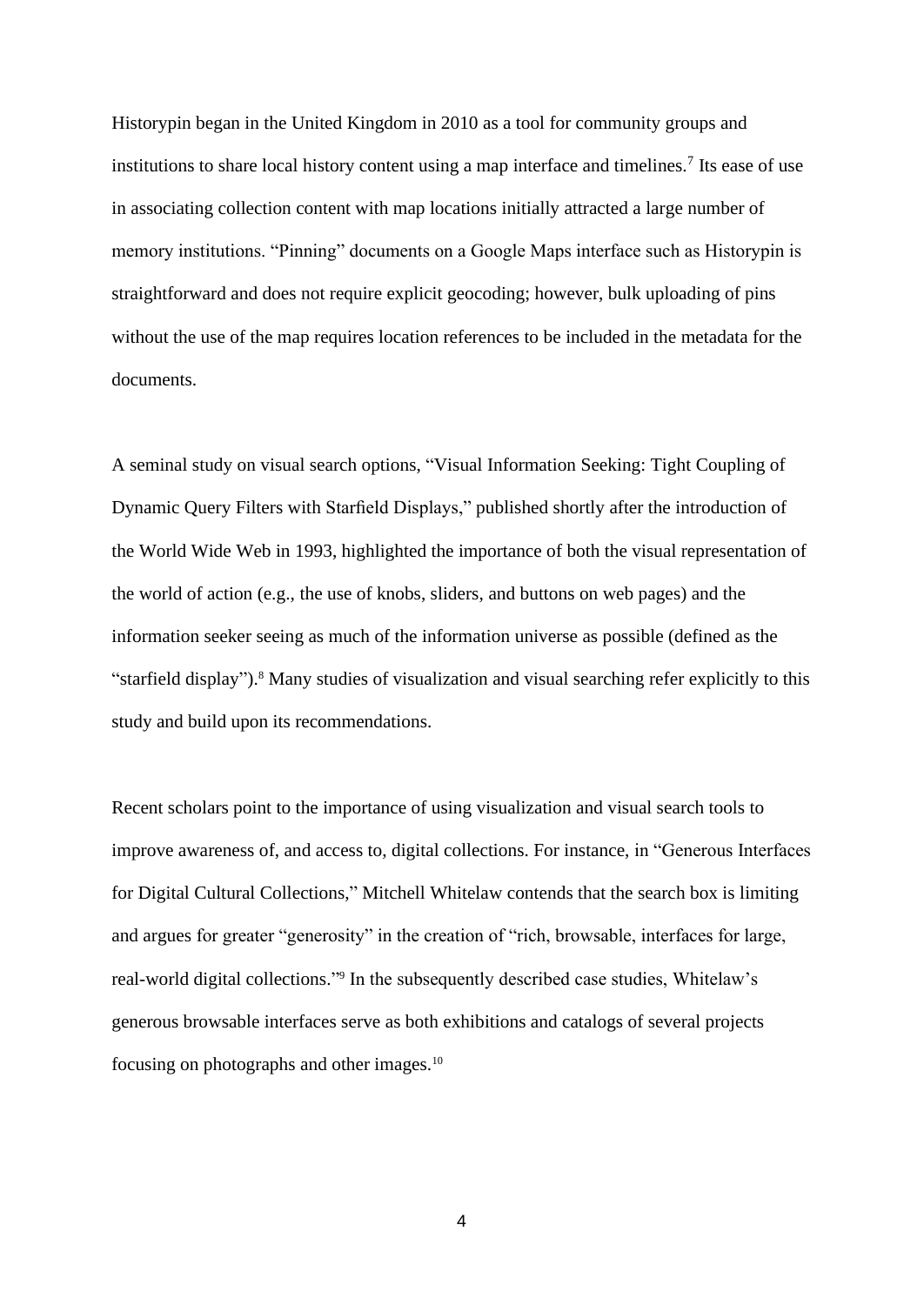A departure point for more detailed literature analysis is the extent to which archival patrons have traditionally sought place-based information, regardless of the presence of a map interface to do so. For example, the 2011 paper "Linking Archival Data to Location: A Case Study at the UK National Archives" outlines an initiative to gather and standardize placebased information for England and Wales<sup>11</sup>. In 2009, an archives' in-house study found that 20% of 3,000 queries to its online catalog were place based, the second most frequent type of search.<sup>12</sup> The writers go on to explain how this assessment was put to work in building initial prototypes of map-based search tools for certain record sets. Building such a prototype necessitated the georeferencing (i.e., the formal linking of an object to its exact geographic coordinates on Earth's surface) of certain data sets held by the National Archives.<sup>13</sup> Georeferencing is an important facet of the process of building functional map tools.

Other studies reinforce the importance of place-based information and mapping layers as ways of meeting patron needs. For instance, Deborah Boyer outlines a 2005 project to improve access to historic photographs at the Philadelphia Department of Records using a custom-built online map interface.<sup>14</sup> Boyer gives the following rationale for the project:

The DOR [Department of Records] felt that this connection to place would resonate with potential users of the site. People connect strongly with the built environment, and historic photographs can trigger memories for many individuals. Because Philadelphia has long been known as a city of neighborhoods, the DOR reasoned that people would want to locate images based on geographic criteria such as address, intersection, or neighborhood.<sup>15</sup>

The Philadelphia Department of Records had to build its map interface<sup>16</sup> from scratch using the resources of a local GIS software company. <sup>17</sup> Since that time, additional collaborative tools with similar interfaces have emerged: Historypin, Viewshare, VisualEyes, and other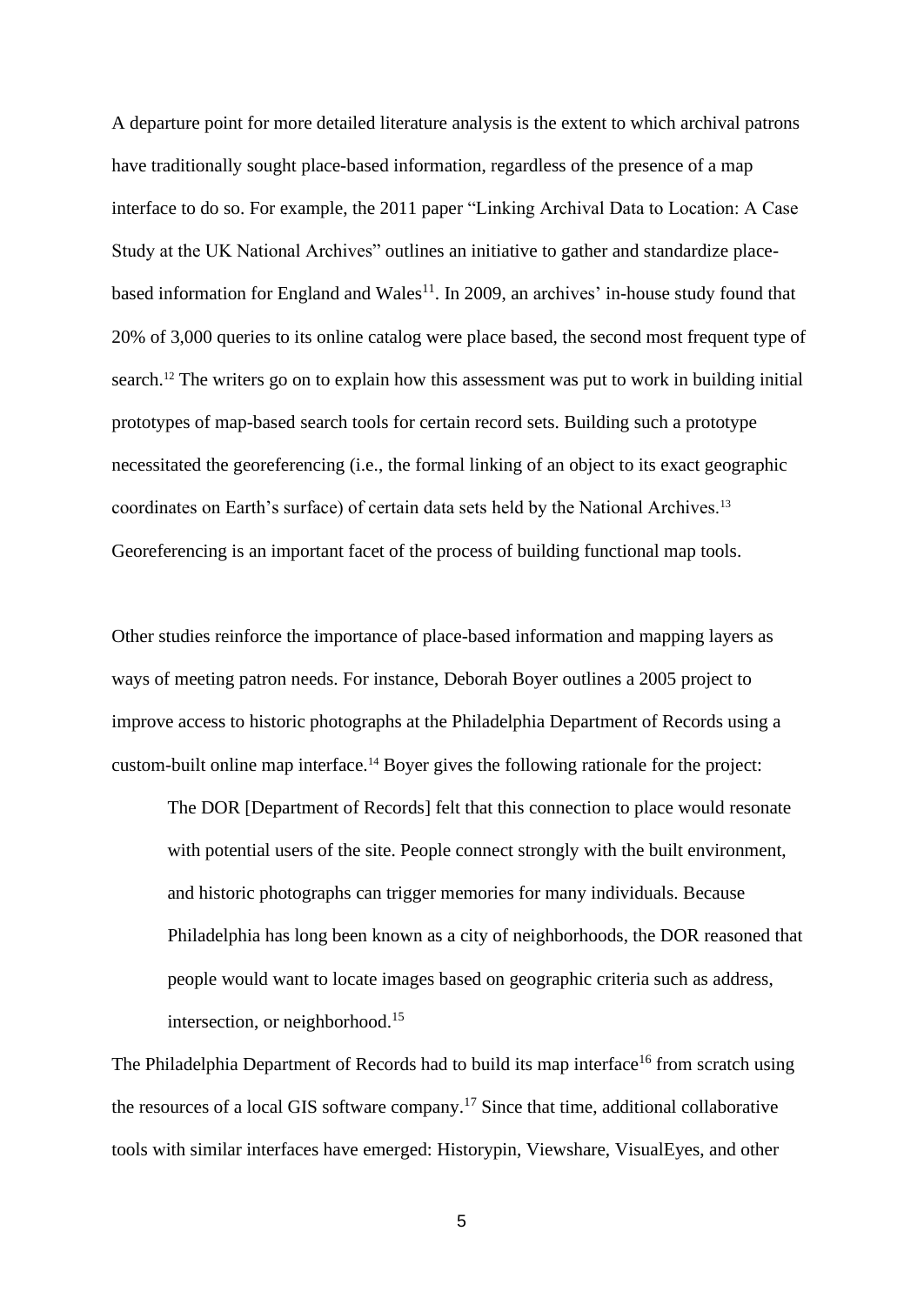visualization tools with mapping components. Archival photographs and additional graphic records are popular subjects of this sort of treatment as they are heavily used and are often easily associated with places. These third-party tools obviate the need for extensive in-house technical development, unless a very specialized purpose is required.

In 2012, Jefferson Bailey and Trevor Owens outlined the development of Viewshare via the Library of Congress/National Digital Information and Infrastructure Preservation (NDIIP) program and how the Brooklyn Public Library used it to improve access to its Fulton Street Trade Card Collection.<sup>18</sup> The Fulton Street exhibit site provides map-based access to a digitized collection of local business advertisements from a major street in Brooklyn, New York. It is easy to imagine how one might apply this approach to other digital collections that are clearly place based, such as maps, postcards, photographs, and certain textual records. The authors emphasize that Viewshare does not require extensive technical knowledge or resources.<sup>19</sup>

To reiterate, this evolving preference for place in archival information seeking and mapping layers found in tools such as Viewshare is part of the much larger development of the visualization of cultural resources. Many available software products provide more functionality than georeferencing and map making. For example, Viewshare offered the ability to visualize archival collections as timelines, image galleries, and tag clouds.<sup>20</sup>

Laura Deal describes an initiative by the Wilson Center Library in Washington, DC, to provide map-based access to a collection of Cold War–related documents. Deal offers the same critique of text-based access to collections as many of the previously noted authors. She too places this critique in relation to the data visualization movement, which is only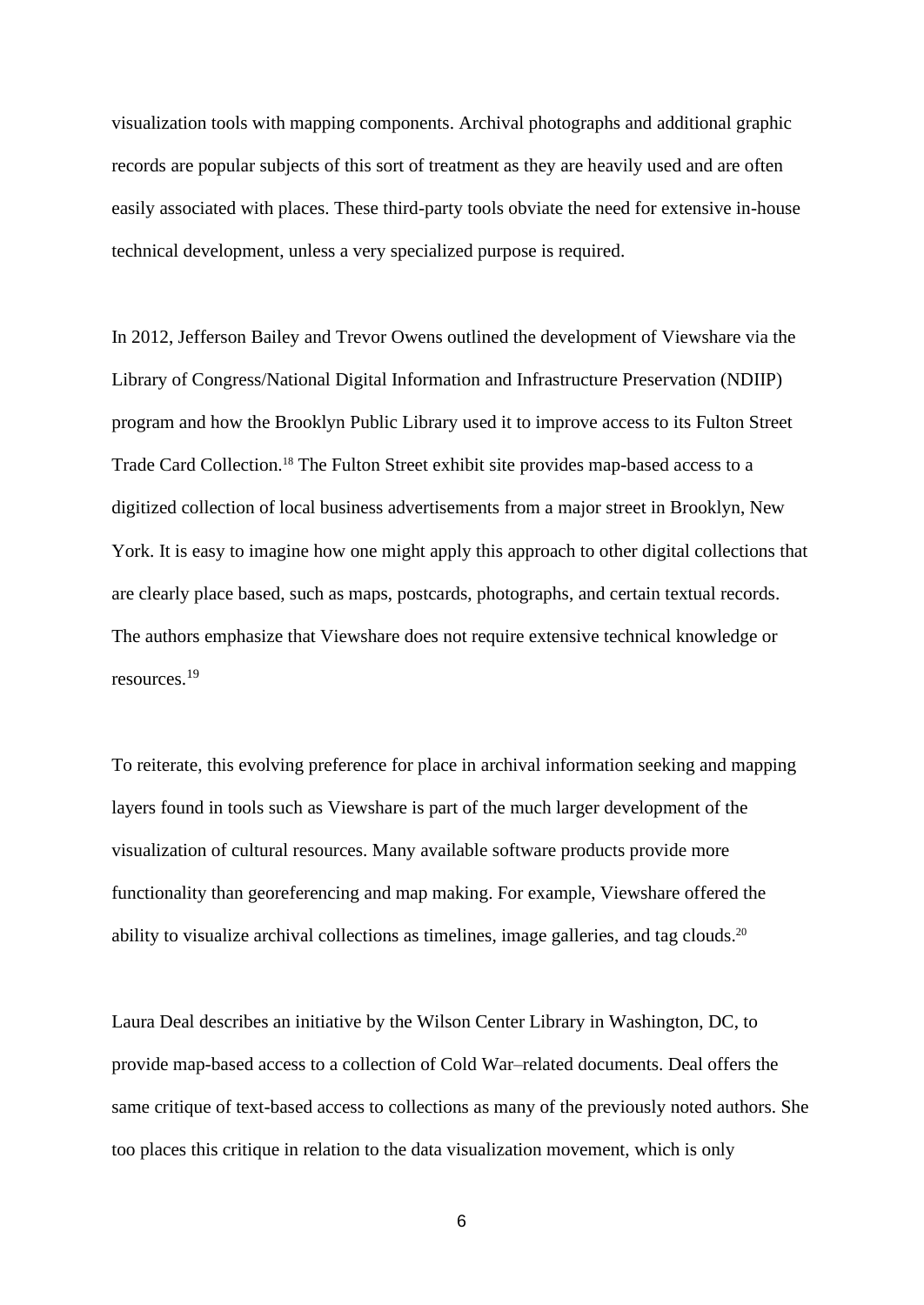beginning to make inroads in libraries and archives. In her use case, Deal points to the importance of geographical access to these documents in relation to their subject matter as opposed to their places of origin. Her study ends with a tutorial on using Viewshare to create visualizations other than maps.<sup>21</sup>

Similar results emerge from other case studies and tools. Craig Harkema and Catherine Nygren's 2012 paper points out that Historypin is a useful tool that does not require an extensive injection of archival resources other than the time to upload images and associated metadata. However, they conclude that Historypin should only be a supplementary tool, as it offers little opportunity for customization of, and control over, the functionality of third-party software. Their university library is more likely to invest resources in open source content management platforms such as Islandora where local customization is easier to arrange.<sup>22</sup>

Another excellent example of a project built specifically to anticipate patron interest in high demand series or collections is the National Archives of Australia's "Discovering [formerly Mapping Our] Anzacs" site,<sup>23</sup> which provides map-based access using Google Maps to Boer War and World War I service records from Australia and New Zealand (see Figure 1).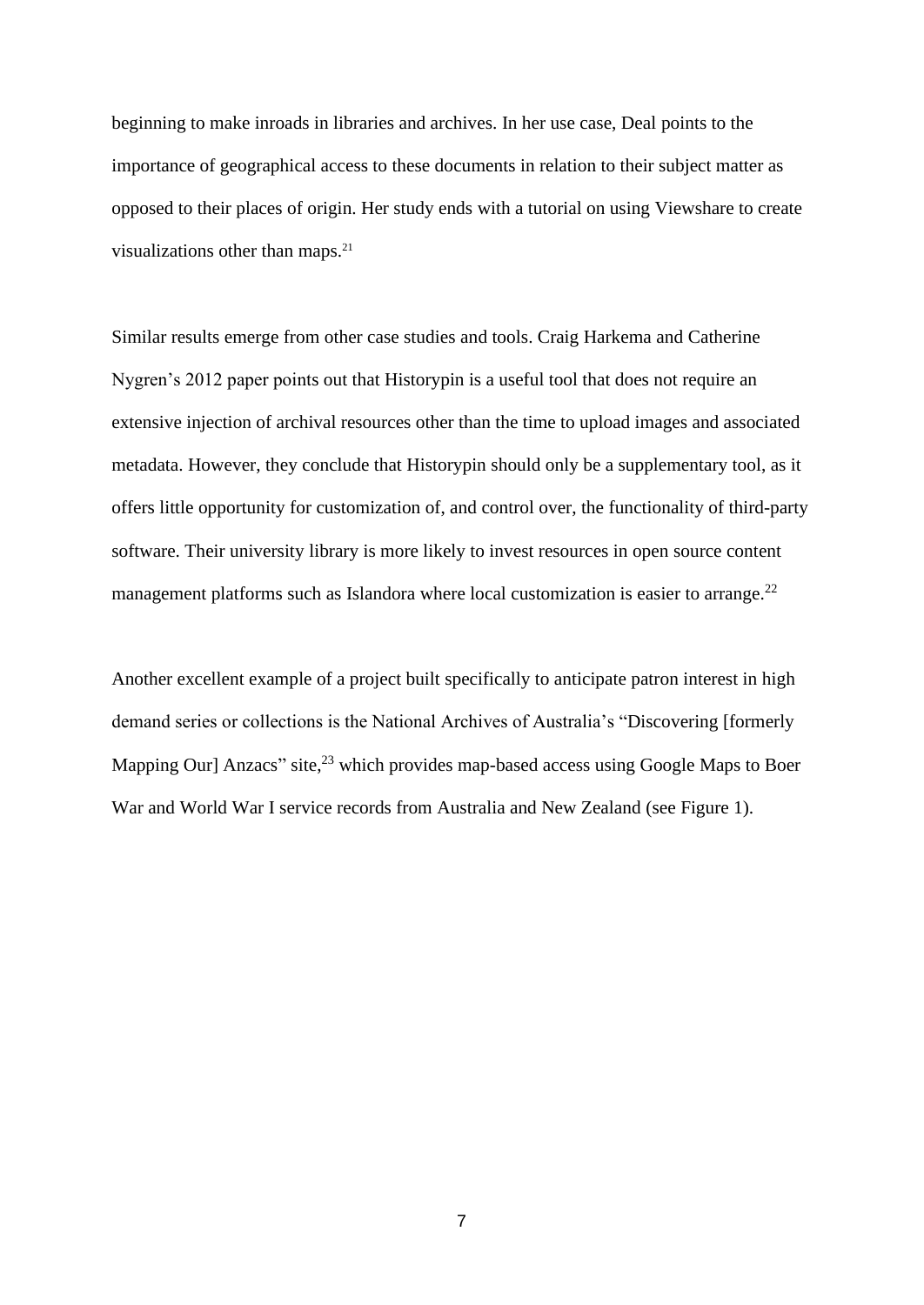

*Figure 1: "Discovering Anzacs," National Archives of Australia, http://discoveringanzacs.naa.gov.au/browse/places*

This site was built on the assumption that a "spatial pathway into records would make sense for local communities where, in many cases, a World War I memorial is central to the town and the community." <sup>24</sup> To create the site, staff extracted and restructured place-based information from the archives' main online catalog. The current iteration of the site allows users to search places using a text box or to browse a world map interface to locate service records associated with particular birthplaces and enlistment locations of soldiers.<sup>25</sup>

"Discovering Anzacs" raises the issue that a given archival record could be associated with more than one place. This is an important matter when it comes to the decision as to where the archival document is located on the map interface. For instance, the military service records are associated with birthplaces and places of enlistment. "Discovering Anzacs" handles this issue by showing the same service record in both locations.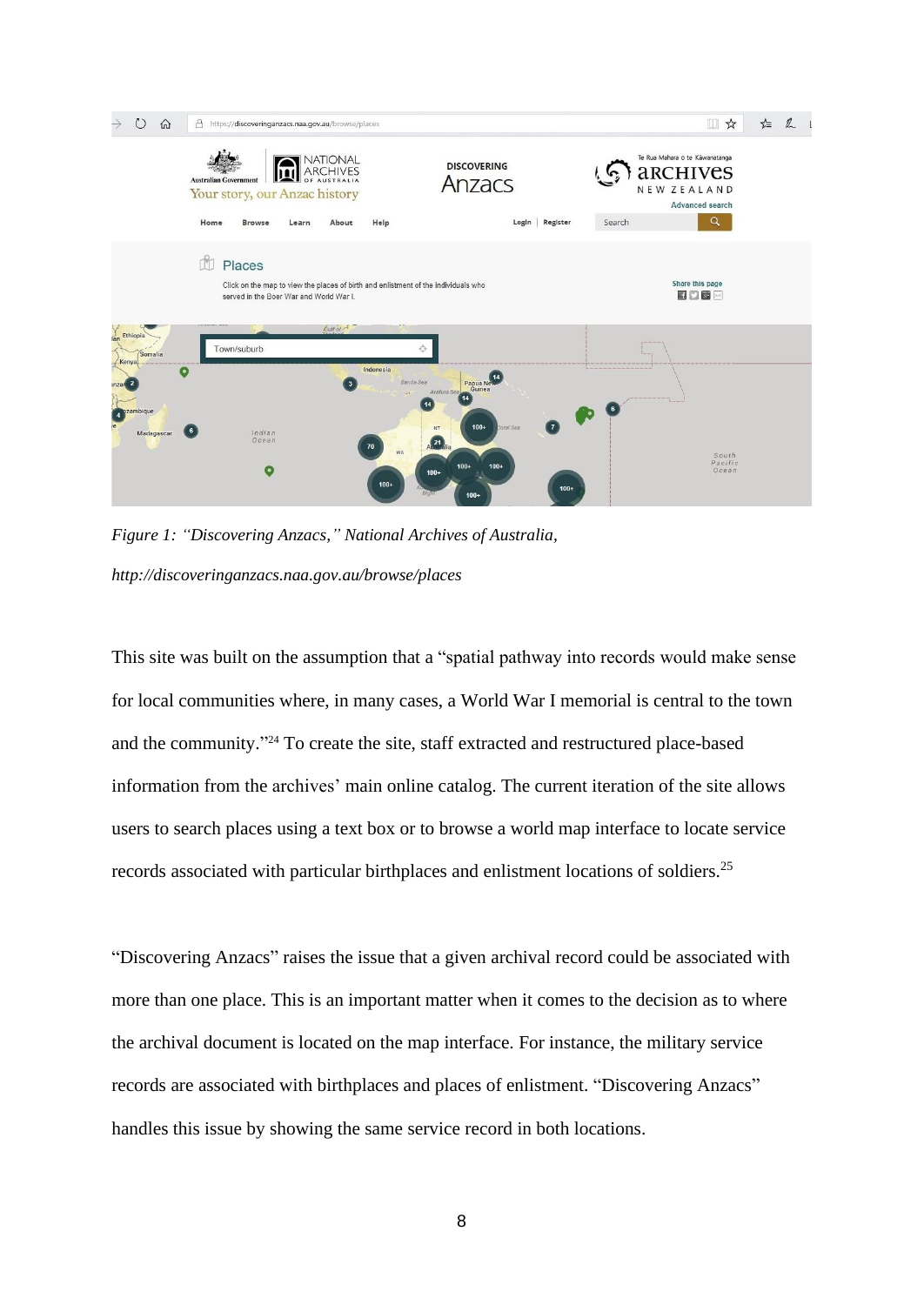The last case study example describes the more unusual idea of using a map layer on archival descriptive catalogs or finding aids. Most maps found on archives websites, or tools like Historypin, provide direct access to digitized copies of records (such as photographs) along with some metadata. Maps that provide access to descriptions or finding aids are rare.<sup>26</sup> The website of the Dalhousie University Archives in Halifax, Nova Scotia, created one.<sup>27</sup> This map layer (see Figure 2) functions alongside the more conventional search and browse options found on the left-hand side of the screen. <sup>28</sup> The public descriptions site runs off the AtoM open source description software. Dalhousie added the map layer using ArcGIS. The archives leveraged the place-based access points built into AtoM to create its map.



*Figure 2: Dalhousie University, Search the Archives Catalogue and Online Collections, https://findingaids.library.dal.ca*

Dalhousie Archives staff recently completed a project embedding latitude and longitude codes within the AtoM software so that the map can be updated more easily. Because the location codes are based on place names, they will not be as precise as they could be (i.e., not down to the level of a specific address), but they will be adequate for the vast majority of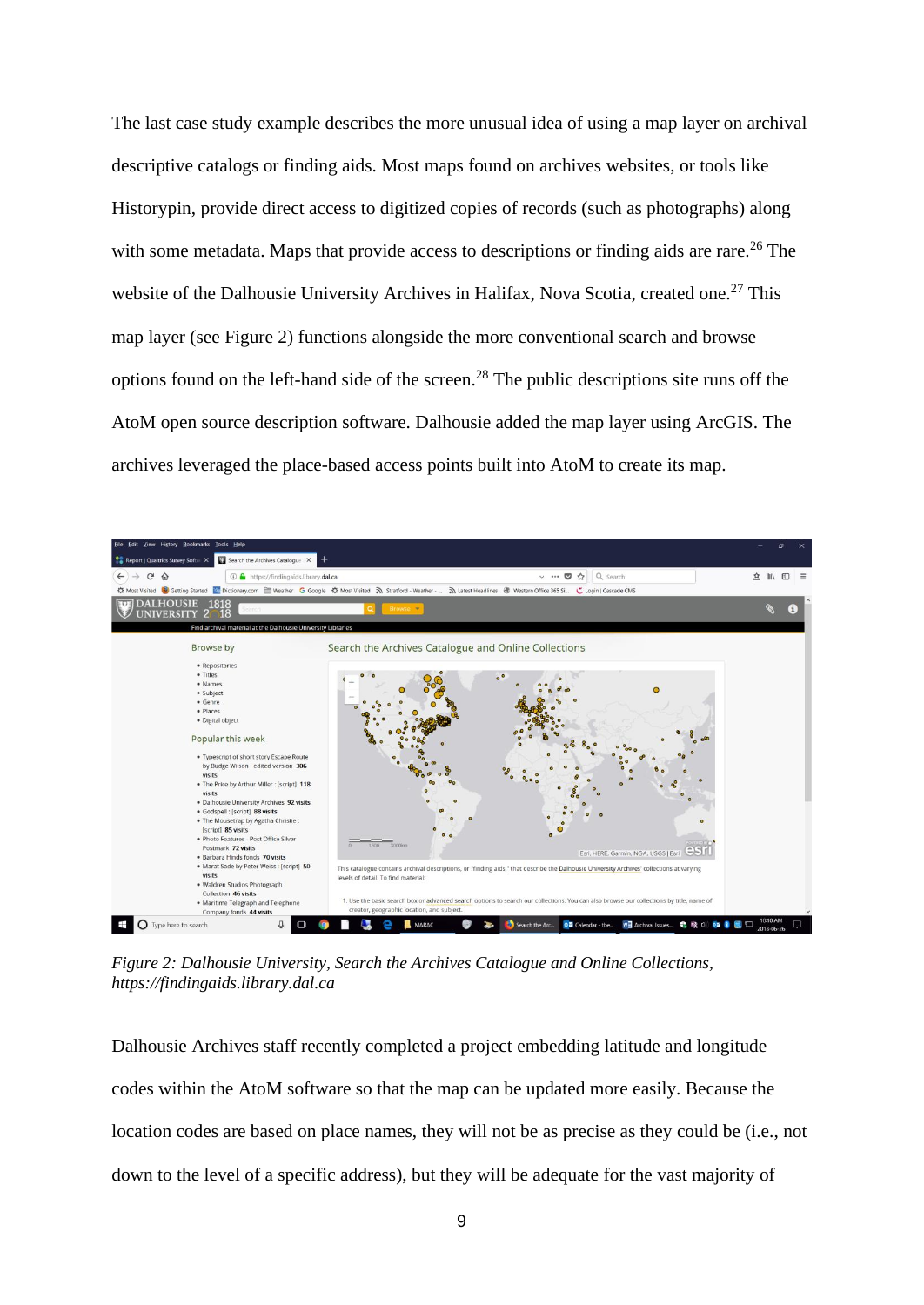archival descriptions. Archives staff will periodically export geographic data such as this to update the ArcGIS map layer. Some of this place data, not currently including location coordinates, could be exported to other institutions. Furthermore, the work undertaken at Dalhousie on its archives discovery layer could serve as a model, particularly for the many Canadian archives and networks running the AtoM software.

## **Discussion**

Another issue arises from these case studies. Geocoding and mapping archives are not simply one activity but rather a series of at least three interconnected activities, the first two of which are particularly labor intensive: 1) standardizing a georeference (e.g., the latitude and longitude of a place) and/or place names over time; 2) embedding and encoding these georeferences in archival descriptive records; and 3) installing mapping layers on archives catalogs or sites. Archivists have made progress in standards and techniques for geocoding in archival description; for example, "geographic coordinates" is a relatively new addition to the "geographic name" element in the Encoded Archival Description tag library<sup>29</sup>. A challenge in implementing georeferencing relates to the presence of historic place name data that may be difficult to associate with current locales. This is similar to the challenge of identifying predecessor and successor names in agency authority records. However, the addition of mapping layers to data is quite feasible if geographic coordinates are present in the record. One can obtain precise coordinates for current locations from tools such as Google Maps.

This overview suggests that a sizable number of online users of archives would benefit from map-based access to holdings and that several simple tools are available to that end. Additionally, the case study literature reveals that a number of archival institutions and libraries have investigated the issue and built prototypes and add-ons, or used a web service,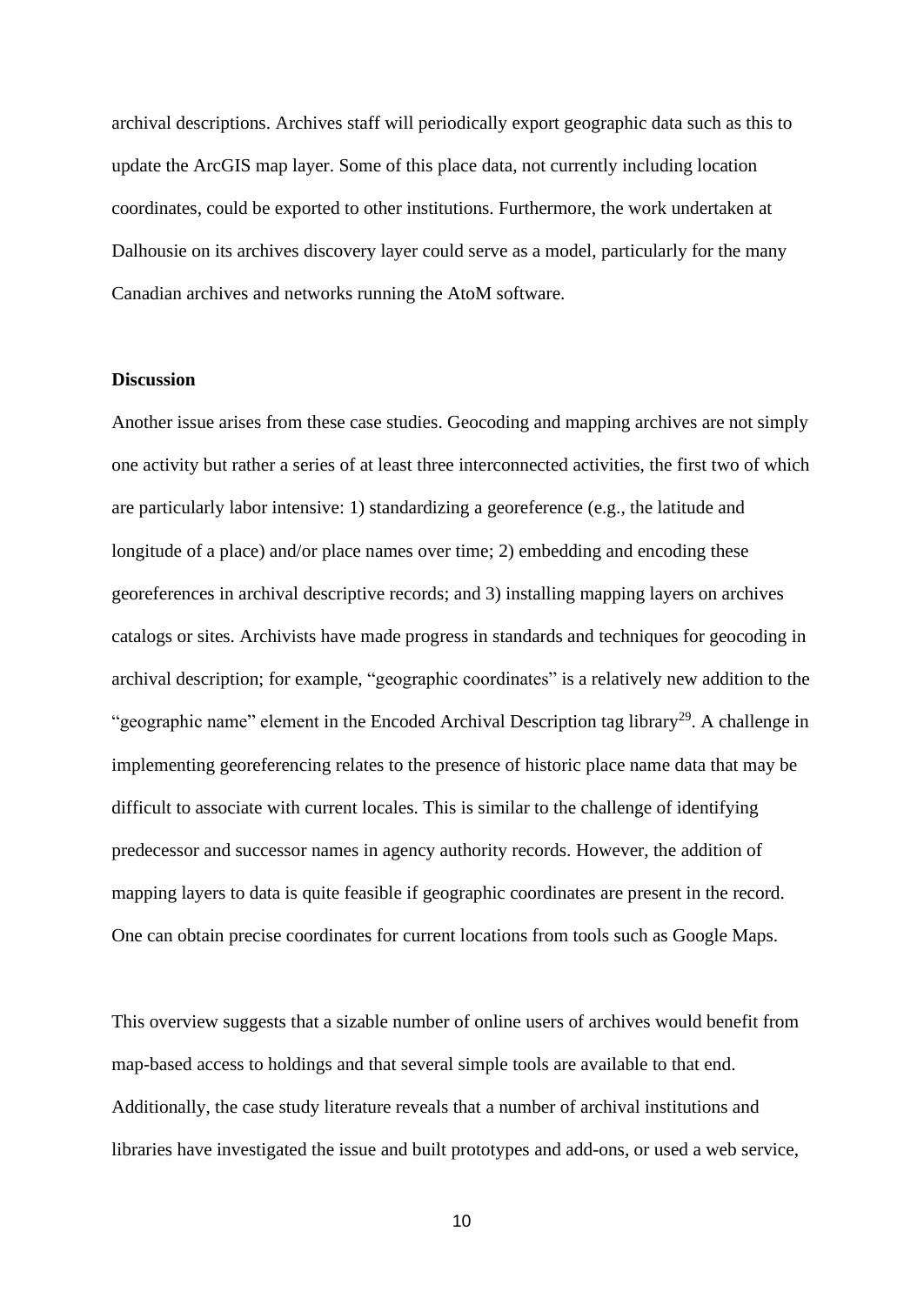to support this need. The desire for place-based access to archival holdings likely will not diminish, and may increase, as tools such as Google Maps are applied to more and more information object, and as visualization of online information becomes more commonplace. To what extent do archival communities support the idea and have the skills and resources to implement mapping layers on a larger scale? To address this question, the author surveyed archivists in North America to determine their level of interest and their resources.

## **Archivist Survey Methodology**

In early 2015, the author received ethics approval to conduct a survey of North American archivists and special collections librarians. The survey was available between May 15 and June 12, 2015, via announcements on the Canadian and American archives listservs Arcan-L (sponsored by the Canadian Council of Archives) and Archives and Archivists (sponsored by the Society of American Archivists).<sup>30</sup> During the survey period, 60 responses were received. This was a limited response, which may indicate a lack of broad professional interest in the topic. On the other hand, a greater response may have been received had the survey been targeted, for instance, at an SAA subgroup focused on metadata, access, and discovery, or on visualization tools.

### *Findings*

The first consideration was whether an archives had an online catalog or exhibit that provided access through a map interface. Second, regardless of whether the institution had a map interface, to what extent did respondents feel their patrons would benefit from such a thing? Additionally, questions were asked about the tools being used, what content was being mapped, and what obstacles were in the way to providing such a service. The survey consisted of 10 questions that related to these issues and gauged the interest and expertise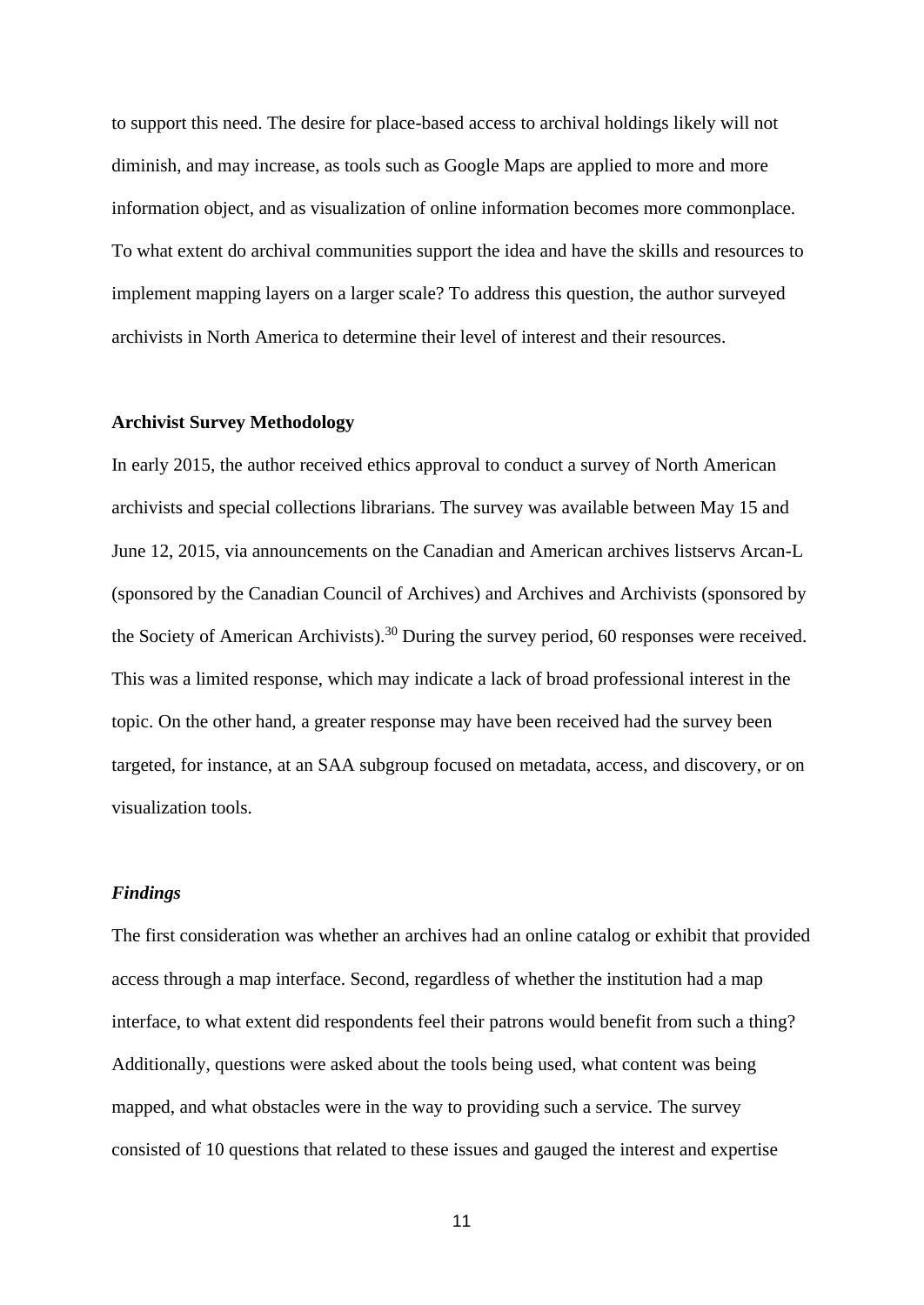among archivists in the use of mapping layers to provide visualization of, or access to, archival resources. The full survey may be found in Appendix A.



1. What type of archival or special collections institution do you represent?

*Figure 3: Type of archival or special collections institution (*n *= 60)*

Just over half (52%) of the 60 respondents worked at academic archives and/or special collections. The next largest number was other (18%), which primarily included public libraries. Government archives (13%), followed by historical societies (7%) and business archives  $(5\%)$ , were the next largest groups.<sup>31</sup>

2. Does your institution's online catalog, descriptive database, or finding aid repository provide access to archival descriptions and/or digital objects (e.g., photographs) through a map interface?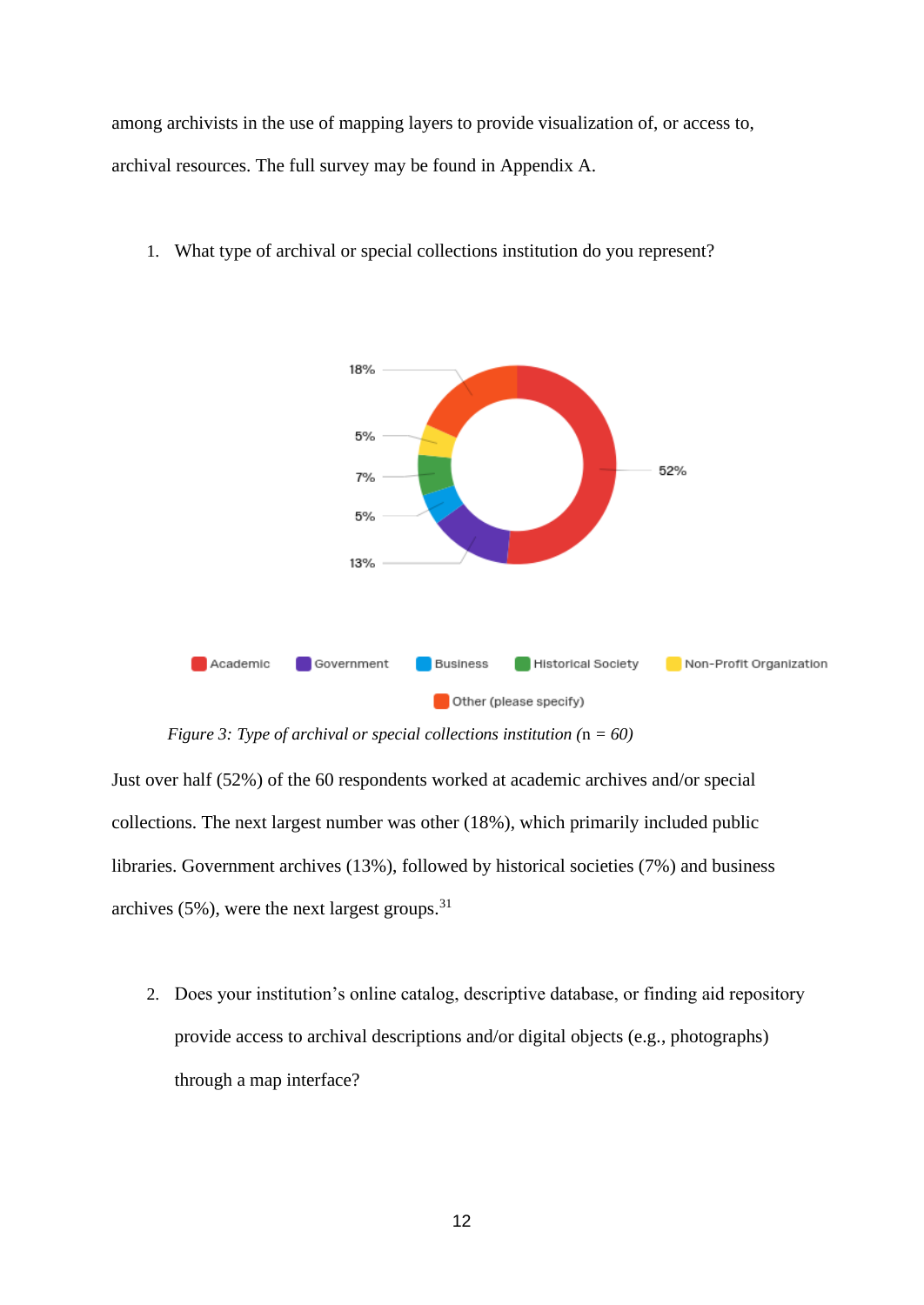This question focused on the core discovery components of archives and special collections libraries. Thirteen respondents answered "Yes" to this question (22%), and 47 answered "No" (78%).

3. Does your archives website provide any online visualizations of digital objects (e.g.,

exhibits of photographs or other graphic materials) via a map interface? A slightly higher percentage (24%) of respondents answered "Yes" to this question, and 76% answered "No." The results compare very well with the previous question, although it is much easier to use tools such as Historypin to map digital objects than to build such functionality into an archival database management or library cataloging system. For this reason, an even higher number of affirmative answers to this question might have been expected. Respondents may have assumed that third-party sites such as Historypin do not constitute a part of their institutions' own websites.

4. Regardless of how you answered question 3, to what extent do you think that your patrons benefit, or would benefit, from being able to visualize your holdings and/or search online catalogs or finding aids using a map interface? Check one: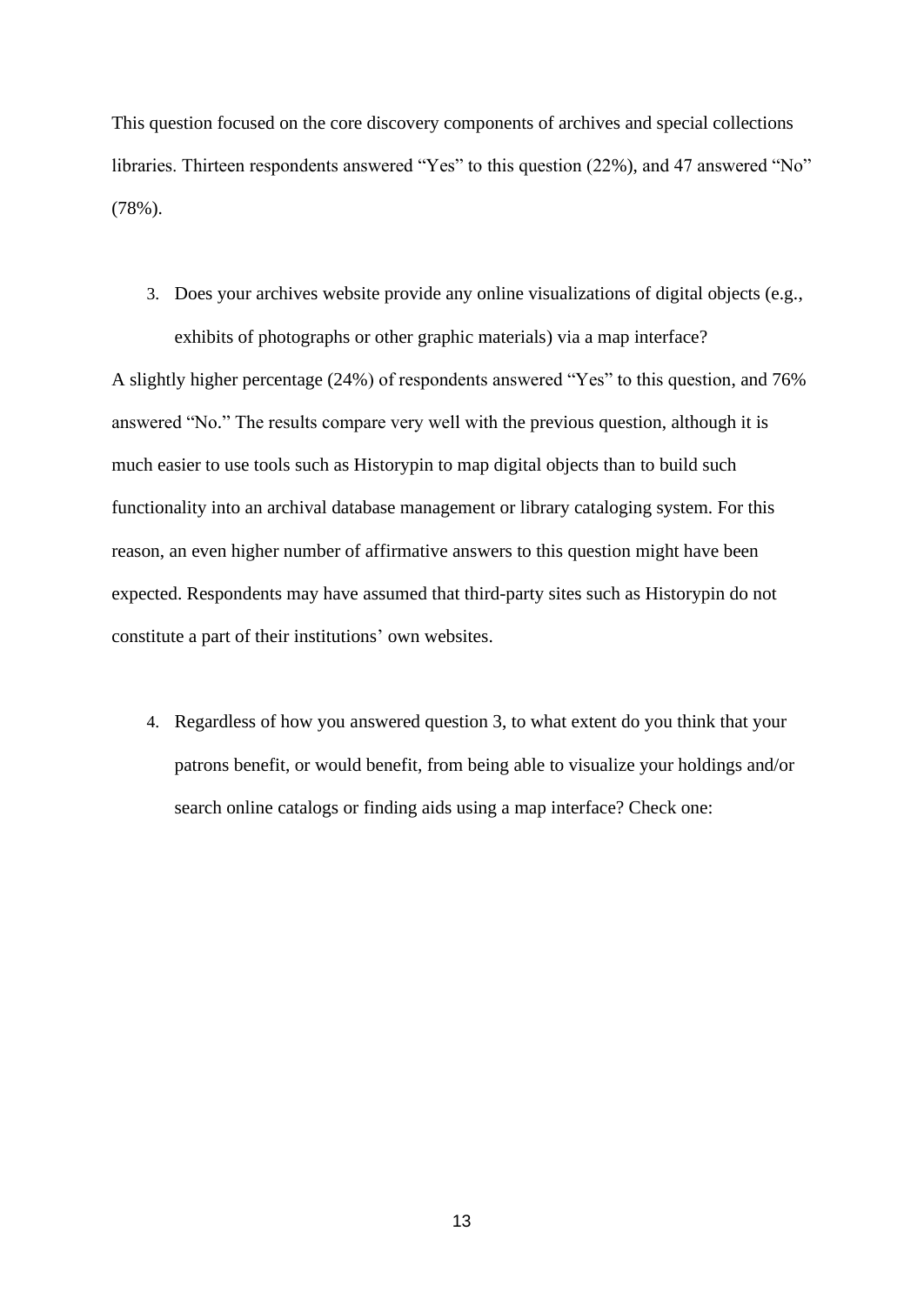

*Figure 4: Benefit to patrons of map interfaces (*n *= 59)*

Possible answers were a great deal, somewhat, very little, not at all. No numerical scale was included. Fifty out of fifty-nine respondents (85%) to this question answered either "a great deal" or "somewhat." Specifically, 53% felt that their patrons would benefit a great deal.

5. Please identify which of your actual or potential patron groups that benefit, or would benefit, from being able to visualize your holdings and/or search online catalogs or finding aids using a map interface.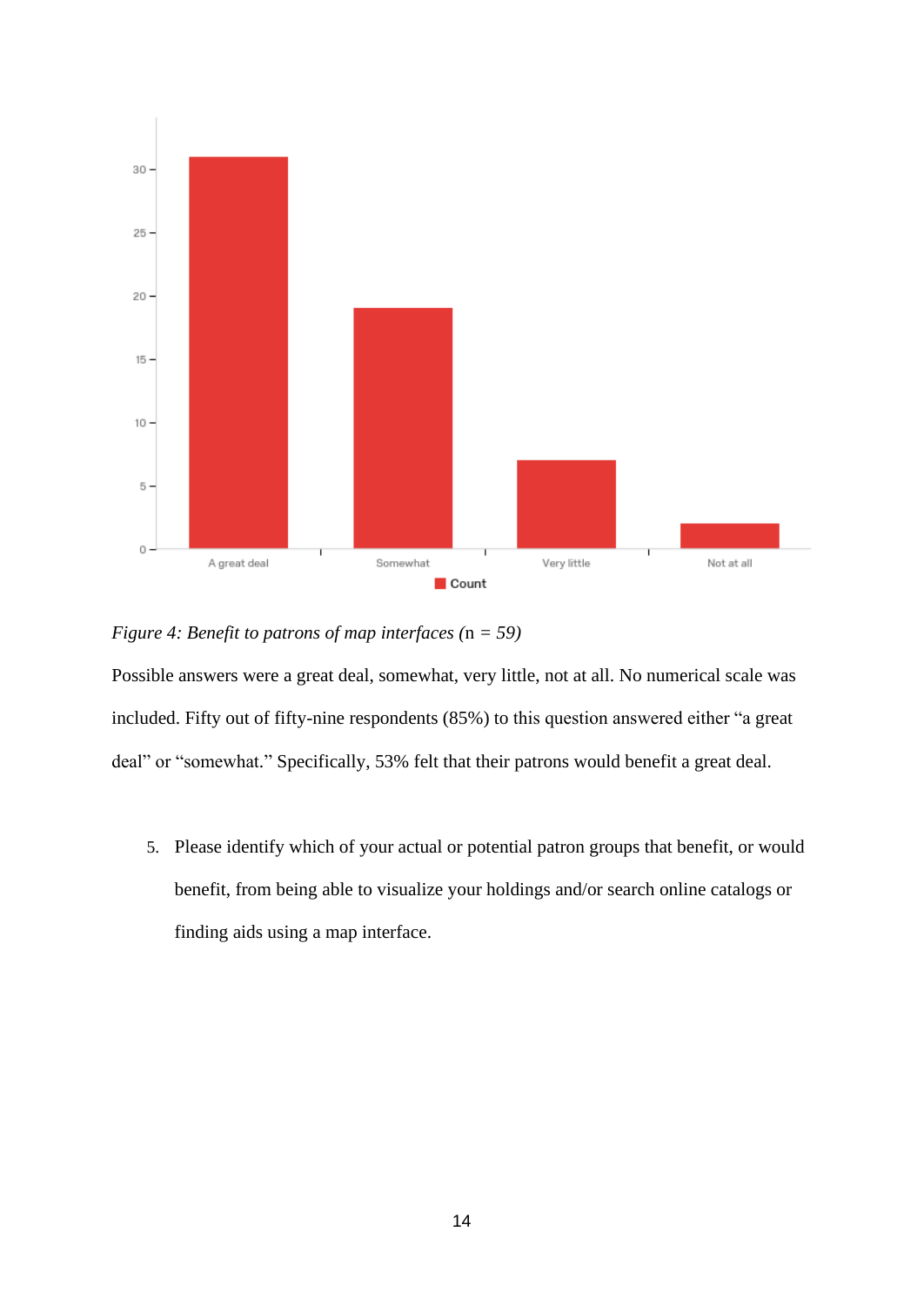

*Figure 6: Patrons who would benefit from map interfaces (*n *= 56)*

Possible answers were academic historians, local historians, genealogists/family historians, environmental researchers, students, general public, or other (please specify). In each case, respondents were asked to rank each group from 1 (definitely benefit) to 5 (definitely do not benefit).

Fifty-six respondents submitted 341 separate ranks; of these, only 20 (6%) were "do/would not benefit." The remaining 269 ranks were "do/would benefit." Therefore, the overall mean response to this question was 1.88 (closest to rank 2, "probably benefit"). The highest mean response (1.58) was in relation to local historians.

6. What are the main reasons that your institution does not provide visualizations of digital content via a map interface? Check all that apply.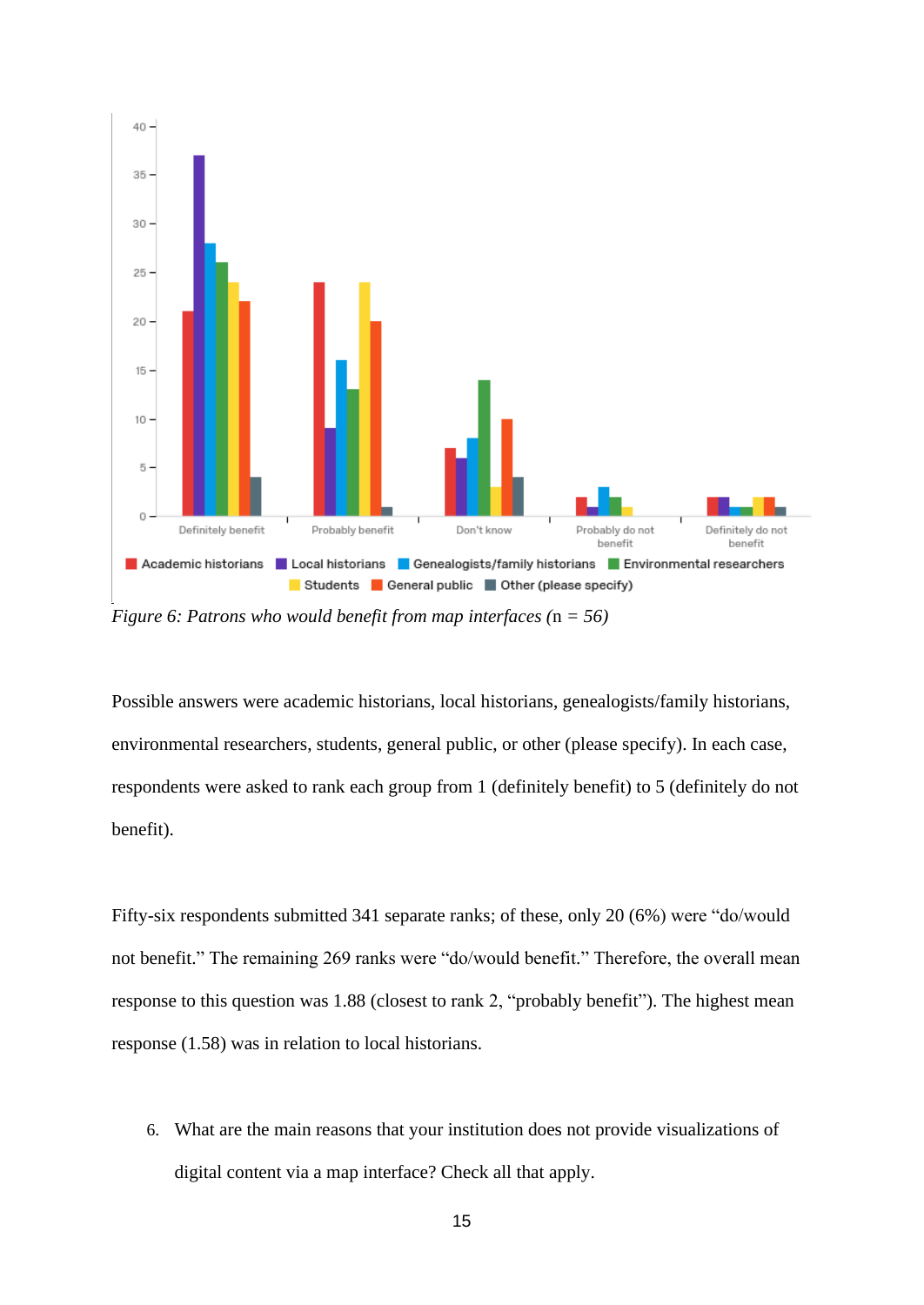

*Figure 7: Reasons for not using map interfaces (*n *= 43)*

This question was only visible to those who answered "No" to questions 2 and 3. Possible responses were lack of technological expertise, insufficient resources, not enough interest from our patrons, lack of relevance to our mandate, not an institutional or professional priority, or other (please specify).

The 43 respondents to this question represent virtually all who answered "No" to questions 2 and 3. (Not everyone who responded "No" to question 2 answered this question). Respondents could give multiple answers to this question. They gave 89 reasons, 57 of which were either lack of technological expertise or insufficient resources. The remaining 32 answers were not an institutional or professional priority (14), not enough interest from our patrons (7), lack of relevance to our mandate (4), and other (7). Most of the "other" responses were similar but just worded differently.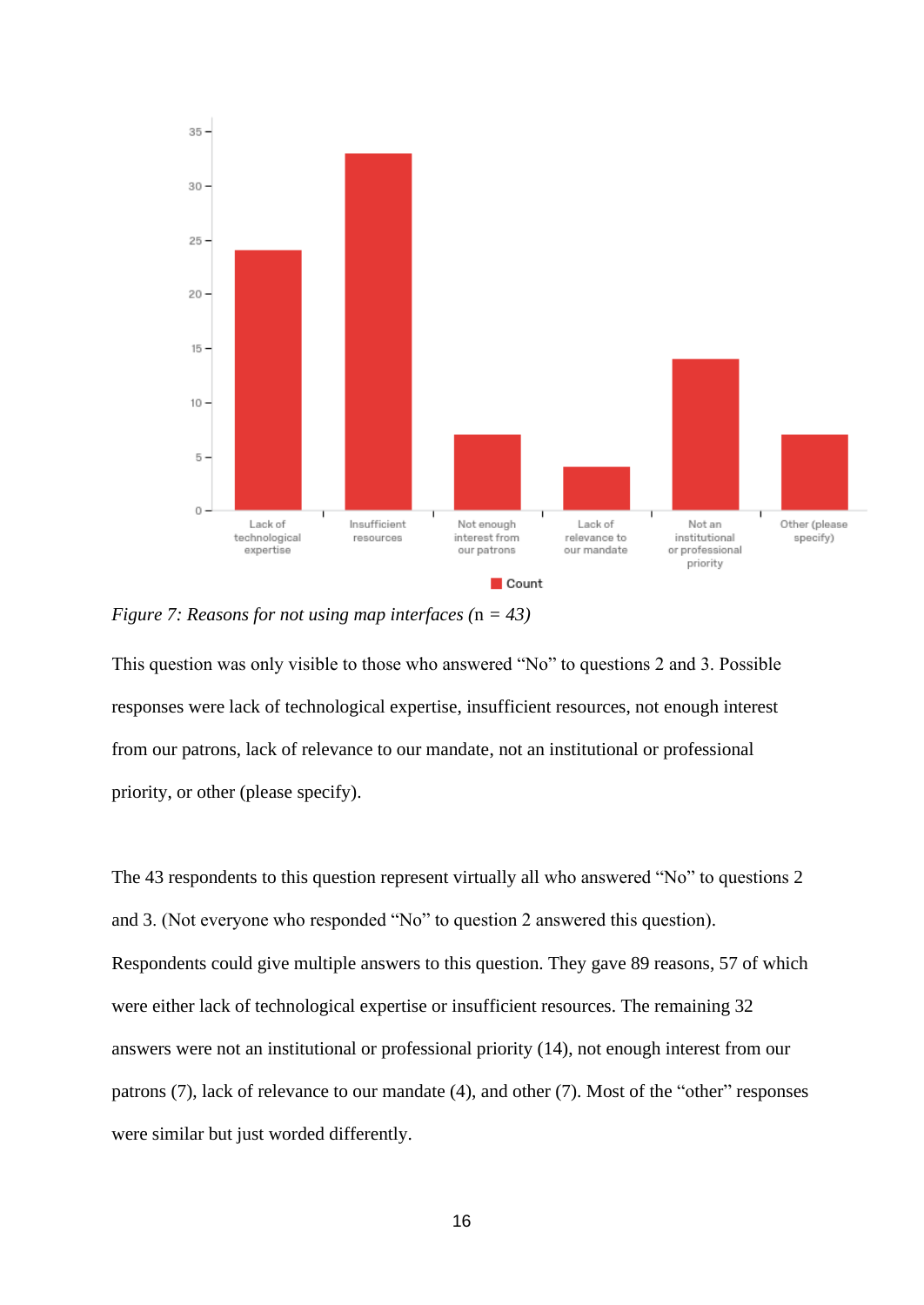Only those 13 or 14 individuals who responded "Yes" to questions 2 and 3 answered questions 7 through 10.

7. What tools or web services are you using to visualize digital objects via a map interface? Check all that apply.



*Figure 8: Tools and web services being used (*n *= 12)*

Possible choices were Historypin, Viewshare, Pinterest, VisualEyes, OpenLayers, Google Maps, and other (please specify). Twelve respondents gave 20 responses, with Google Maps (6 responses) and Historypin (3) as the most commonly used of the tools from the list. However, almost half (8) of the responses were "other." Around half of these referred to other freely available tools (e.g., Flickr, Google Earth) and the other half to in-house and custom tools. No respondents referred explicitly to GIS software in their "other" responses.

8. What sort of digital objects predominate in your map interface? Check all that apply.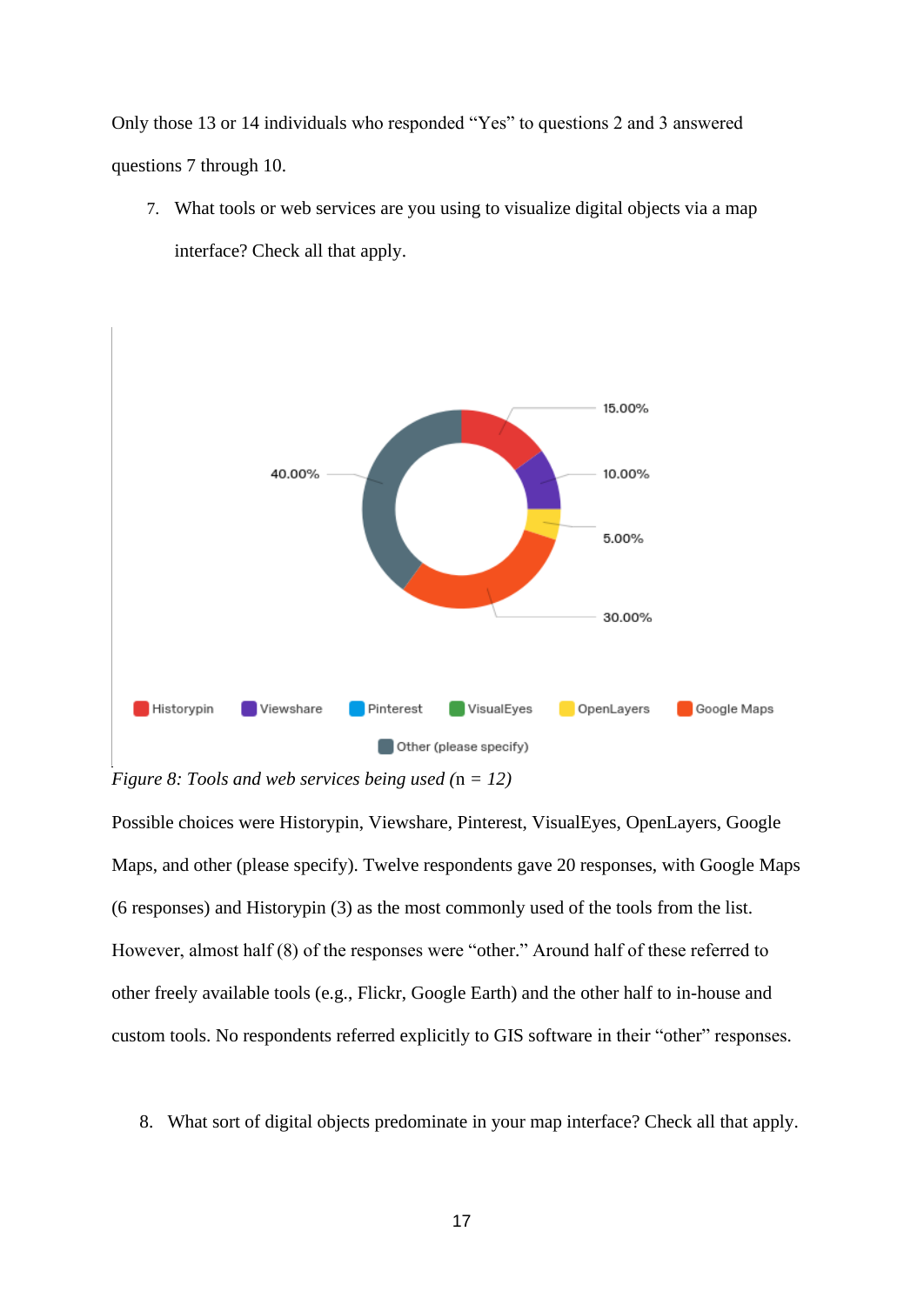

*Figure 9: Sorts of digital objects in map interfaces (*n *= 12) (postcards mistakenly included twice)*

Possible choices were photographs, posters, maps, postcards, textual records, moving image records, or other (please specify). Twelve respondents provided 27 responses. While almost all (11 responses) mentioned photographs, textual records (6) also ranked high, especially compared to other materials (e.g., postcards and maps) that one might assume would lend themselves more to mapping and visualization.

9. What is the primary purpose of these online map interfaces for your institution?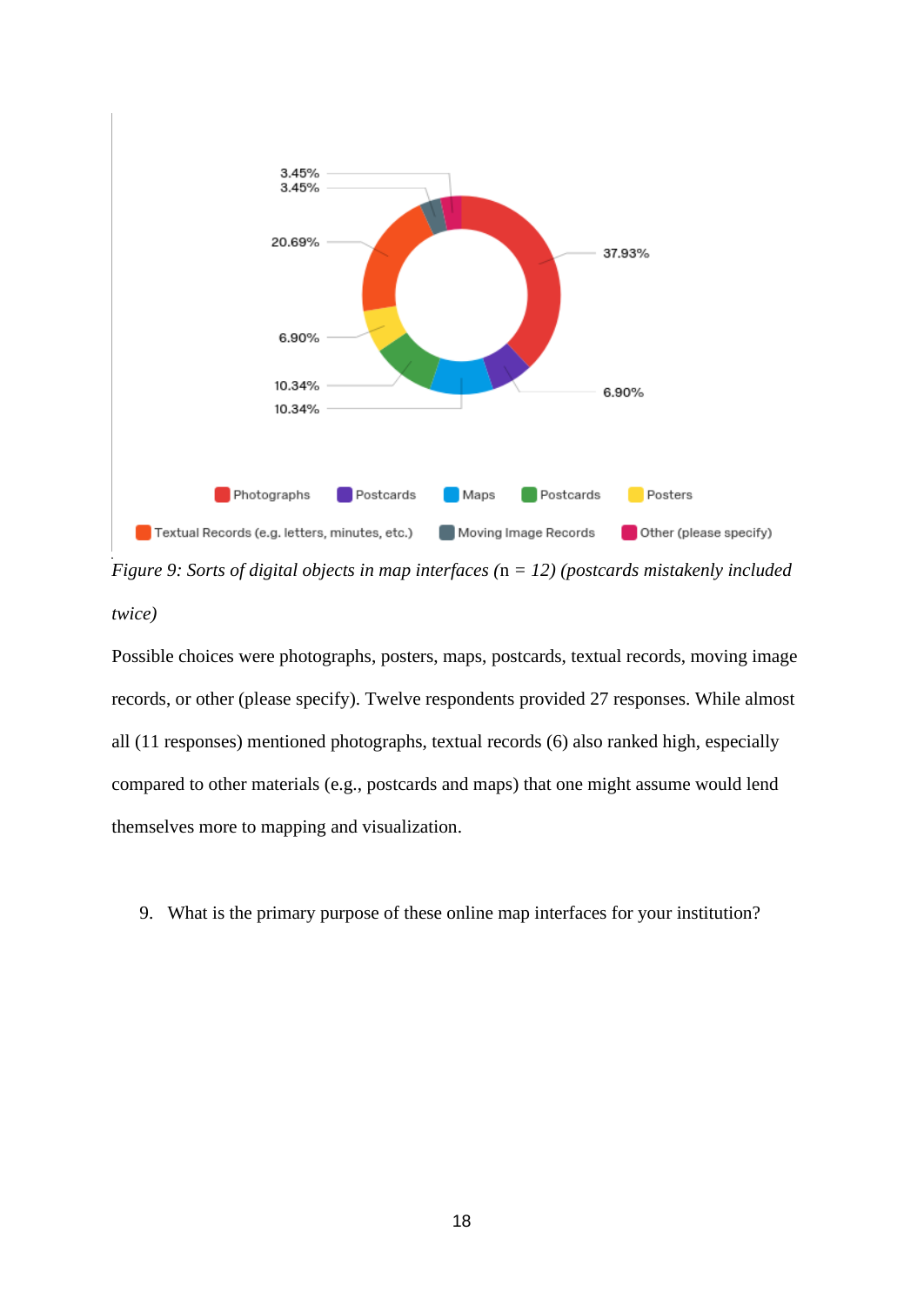

Respondents had to select one response each. Possible responses were enhancing geographic access to holdings, promoting existence and mandate of your institution, community outreach, crowdsourcing description, and other (please specify). Eleven respondents gave that number of responses, the vast majority of which (9) were either enhancing geographic access to holdings or community outreach.

10. Please make any additional comments that you feel are relevant.

Responses here provided elaborations of projects undertaken and tools not noted in the survey. Unsurprisingly, these comments were generally supportive of the idea of searching and browsing collections using a map interface. For example, one respondent wrote, "Our website is still in development, but there is no question that map-based access will be a significant feature." Another commented that "We have long felt that developing a map interface that includes a time element would increase our very entry level researchers' ability to gain access to the information they are looking for in more productive swaths. As a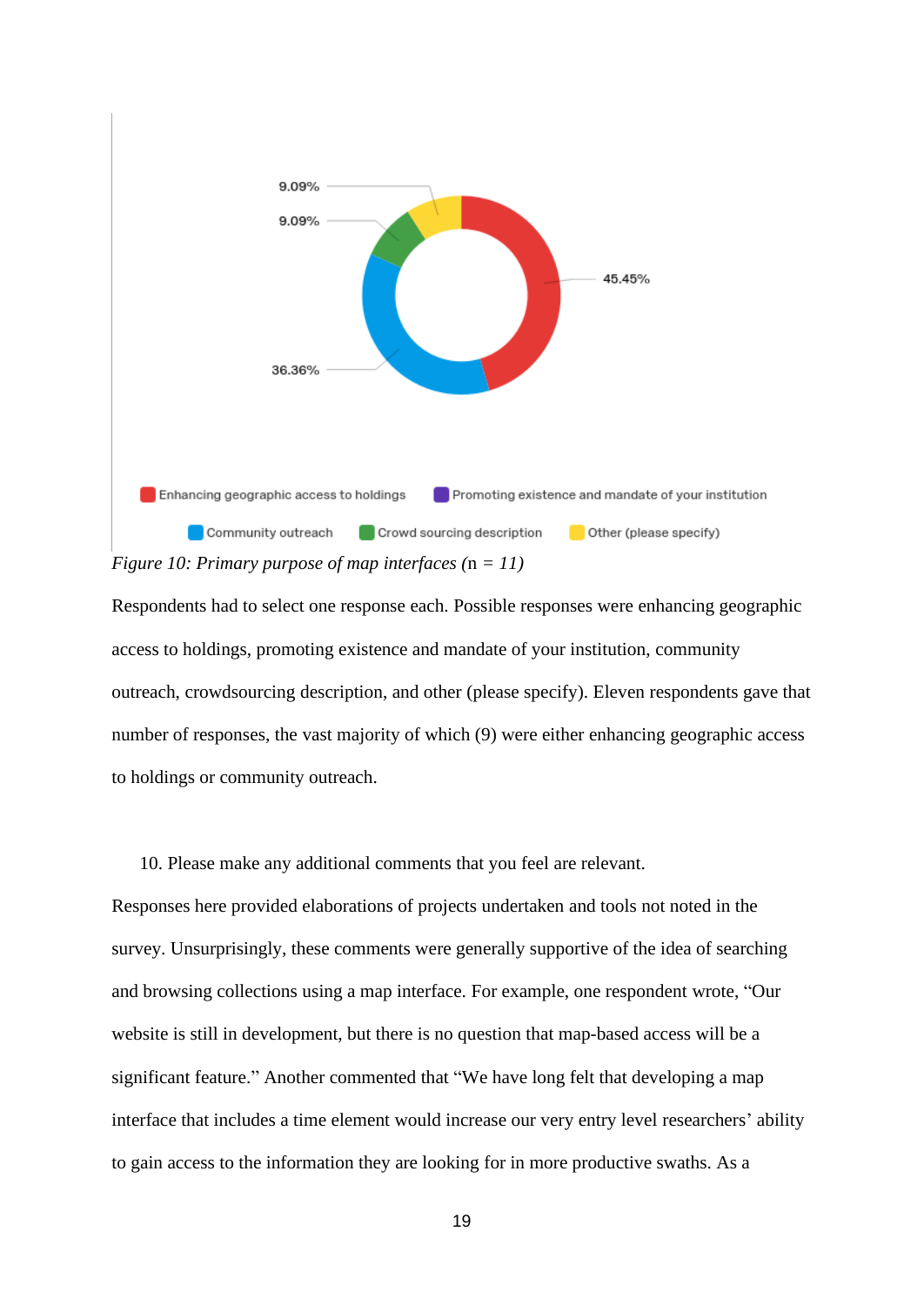geographically bounded collecting institution, a map/time based interface would allow us to rapidly identify blindspots and gaps in our collections, e.g., 'we have nothing on this particular town/creek/business between 1940–1990.'"

#### *Archivist Survey Discussion*

It would appear that most archivists on the listservs work in academic archives/special collections, as the response rate from them was higher. The survey makes clear that threequarters of respondents do not provide any form of map interface to their resources or finding aids. Given the literature reviewed, and the reality that few, if any, library or archival cataloging systems have mapping layers, it is not surprising that few institutions would provide such a service.

Clearly, barriers exist to extensive implementation of map-based tools and methods of access. The main ones (lack of expertise and resources) are not surprising given the small sizes and budgets of many archives. However, these obstacles relate to a perceived or actual lack of capacity to provide map-based interfaces, not to a lack of interest.

Despite the relatively low number of "Yes" responses to questions 2 and 3, solid evidence exists that respondents felt strongly about the benefits to users of providing access to records using a mapping layer. Indeed, 85 percent of the respondents felt their patrons would benefit a great deal or somewhat from visual tools such as map interfaces. This reinforced the literature findings that place-based information is key to a considerable number of archives users and that maps usage has become an important means of seeking this information. Furthermore, the answers to question 5 point to community-based researchers as being most interested in the documentation of places.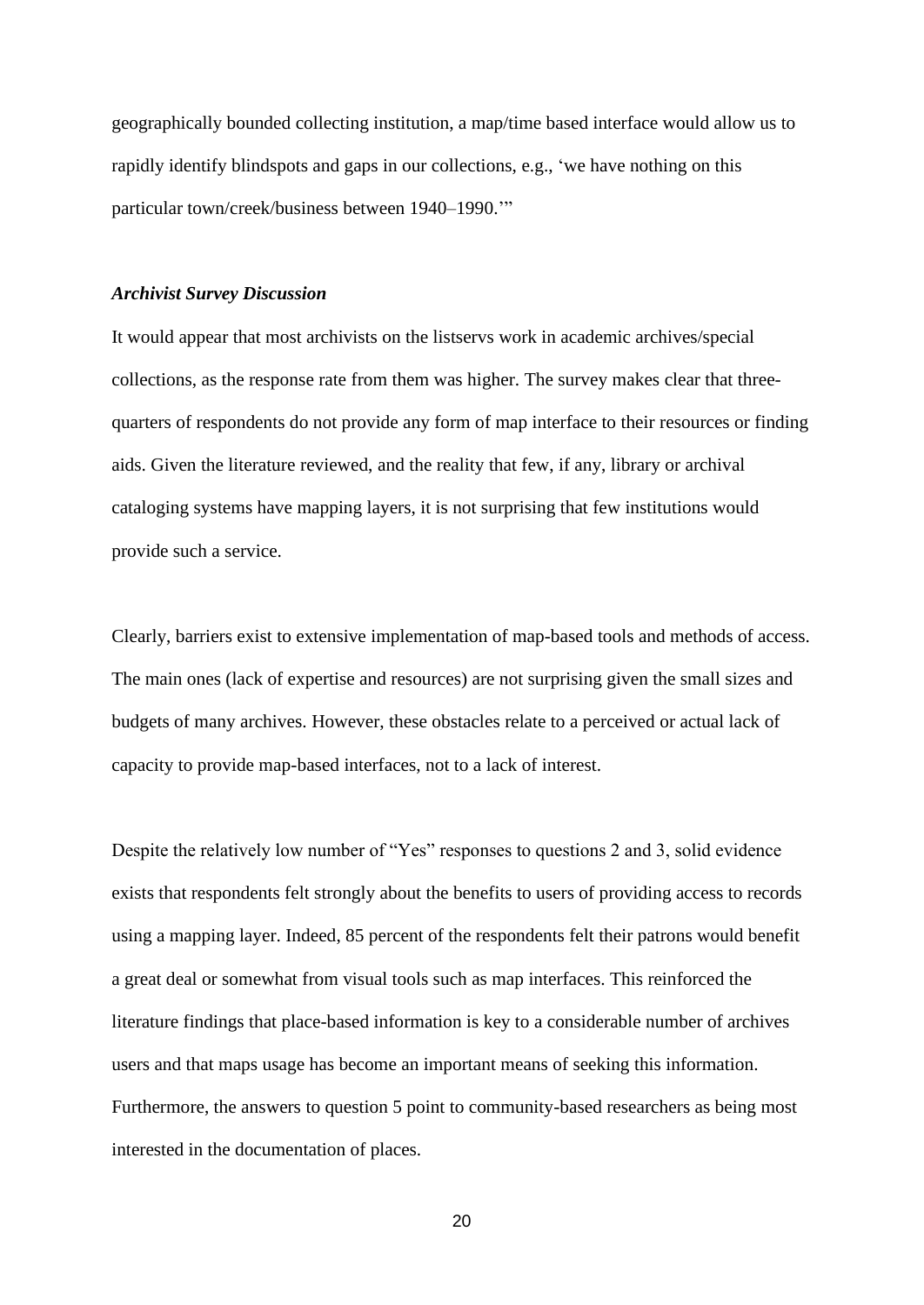Direct corroboration from archival patrons was missing from the survey, however. To gather evidence from a significant group of such users, the author conducted a survey of North American historians in early 2018.

### **2018 Survey of Historians**

The survey was available during the month of March 2018. The author announced it via the American Historical Association website and through a targeted social media posting in Canada. During the survey period, out of 53 questionnaires opened, 37 complete responses were received. The overall focus of the survey was to analyze historians' methodology with respect to primary sources and research data.

## *Findings*

The results could inform research in a number of areas. For purposes of this article, however, the intent was to ascertain whether the respondents felt strongly that map interfaces were a useful way to visualize both primary sources and their own research data and outputs. Therefore, only those questions pertaining to respondents, primary sources, and geospatial information are analyzed here. The full survey may be found in Appendix B.

1. Please identify your discipline.

While the survey focused primarily on historians, historical geographers were also encouraged to respond. In the end, however, the vast majority of respondents (33) were historians, compared to two historical geographers.<sup>32</sup>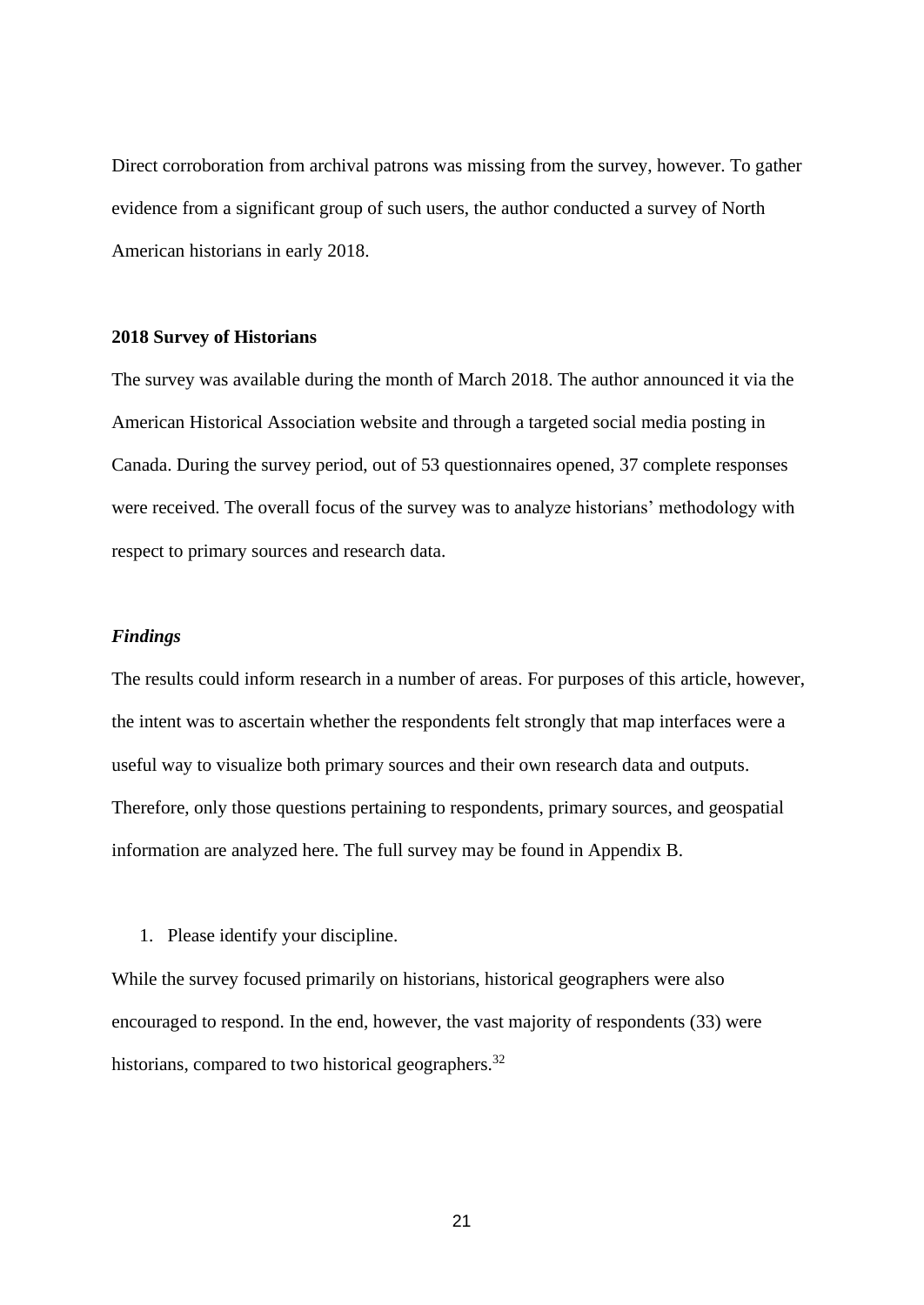2. What types of primary sources (i.e., usually created at the time under study) do you use in your research? Select all that apply.

Respondents could select more than one answer. The most popular responses to this question were newspapers and books and textual records (both 35), maps (33), and photographic records (28), with other categories trailing well behind.

3. How important is place-based or geospatial information to your research or teaching? This question was presented as a three-item Likert scale. Of 36 respondents, 18 rated placebased information as crucial to their research and teaching. Of these, 15 historians rated geospatial information as crucial. A further 15 overall respondents ranked place-based information as important.



4. What types of geospatial information are important to your research or teaching?

*Figure 11: Types of geospatial information that are important for research and teaching (n =*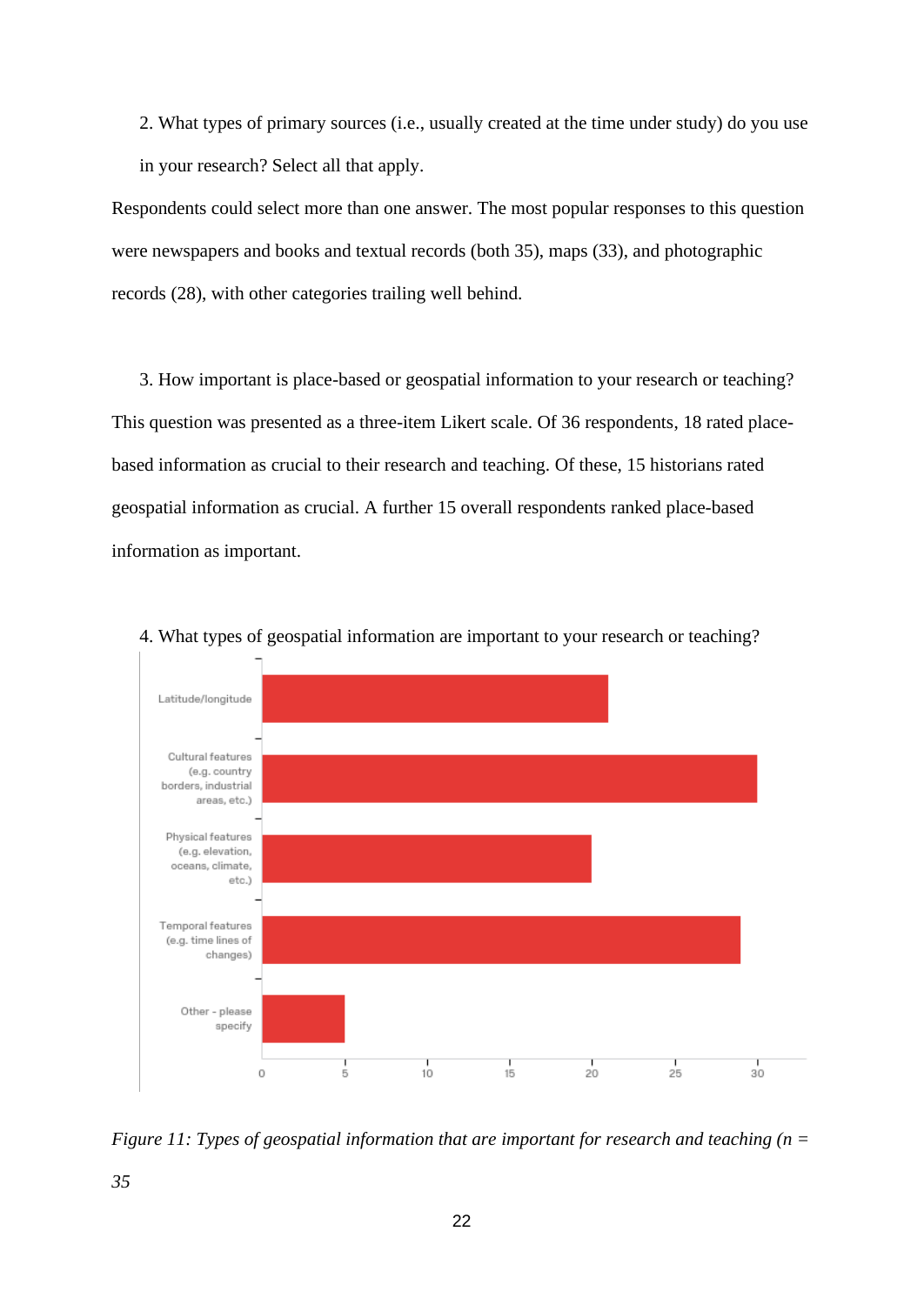Twenty-one respondents, including nineteen historians, ranked latitude/longitude as important geospatial information for their research. However, more respondents (30 and 28, respectively) ranked each cultural features, such as national borders, and temporal features, such as timelines, as important.

5. In what way(s) do you, or would you like to, use geographic information or mapping software to capture and/or visualize data? Select all that apply.

| #              | AWA.FIELD                                              | SIMPLETABLEWIDGET.CHOICE_COUNT |
|----------------|--------------------------------------------------------|--------------------------------|
|                | To document sources in archives, libraries, or museums | 14.55% 16                      |
| $\overline{c}$ | To visualize your own research data or outputs         | 27.27% 30                      |
| 3              | To integrate maps and time lines                       | 25.45%<br>- 28                 |
| 4              | To place historical narratives in a spatial context    | 29.09% 32                      |
| 5              | Not interested in geographic information software      | $0.91\%$ 1                     |
| 6              | Other - please specify                                 | $2.73\%$ 3                     |
|                |                                                        | 110                            |

#### SIMPLETABLEWIDGET.SHOWING\_ROWS\_OF

*Figure 12: Ways to use GIS or mapping software to capture or visualize data* ( $n = 36$ )

Respondents could select multiple choices. Most respondents felt strongly about the use of mapping tools for their own practice: 32 use them to place historical narratives in a spatial context, 30 use them to visualize their own research data or outputs, and 28 use them to integrate maps and timelines. Less common is for respondents to document sources in archives, libraries, and museums: only 16 respondents do this, or would like to.

6. Which of the following GIS software or mapping tools have you used?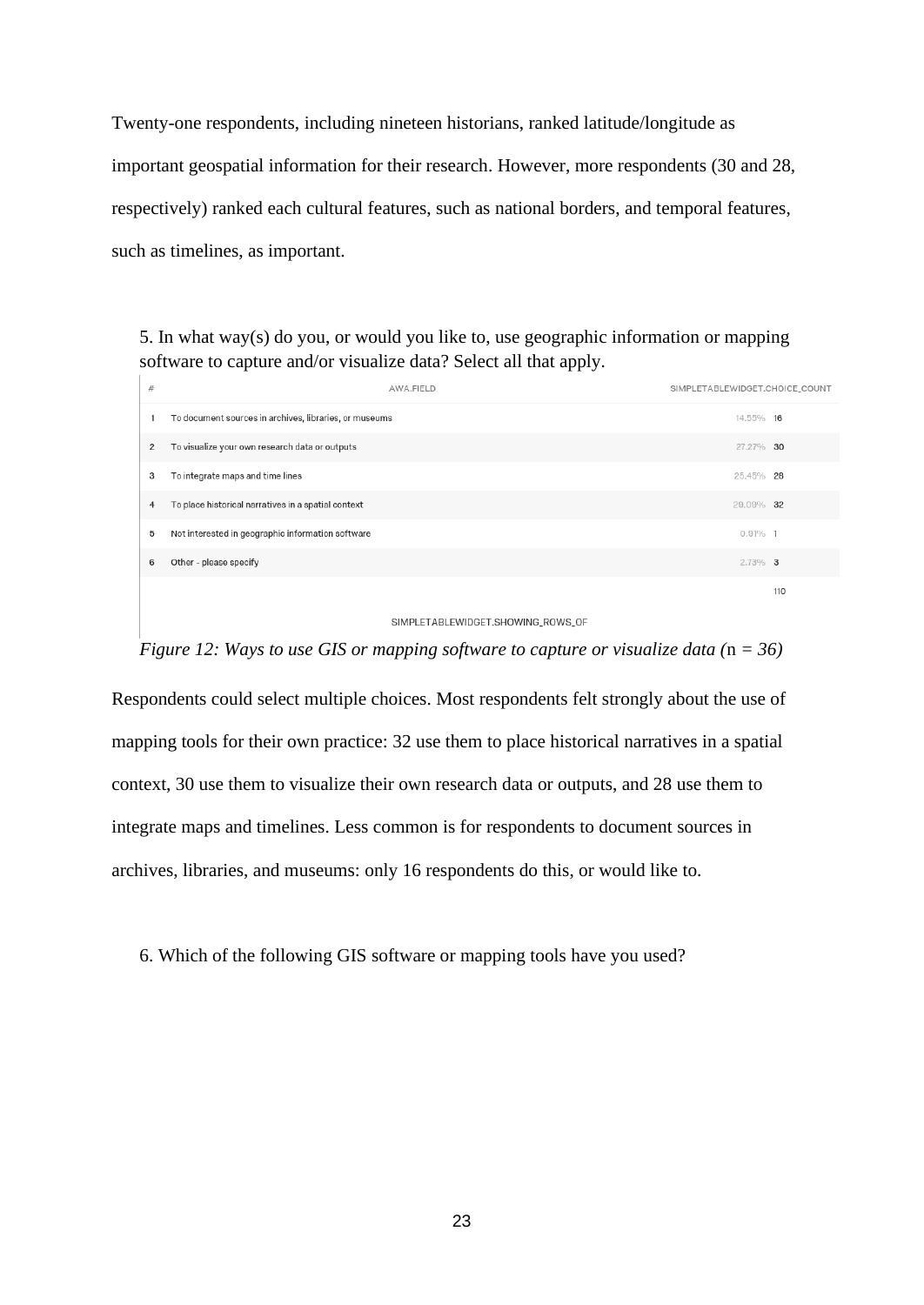

SIMPLETABLEWIDGET.SHOWING\_ROWS\_OF

*Figure 12: GIS or mapping tools being used (n = 36)*

Most respondents are familiar with more sophisticated GIS tools such as ArcGIS (23 respondents) and QGIS (15). The vast majority have used, or would use, a well-known tool such as Google Maps. However, only a handful are familiar with simpler visualization tools such as Historypin (4), Viewshare (3), and VisualEyes (1).

7. What primary sources would lend themselves to discovery via an online map interface?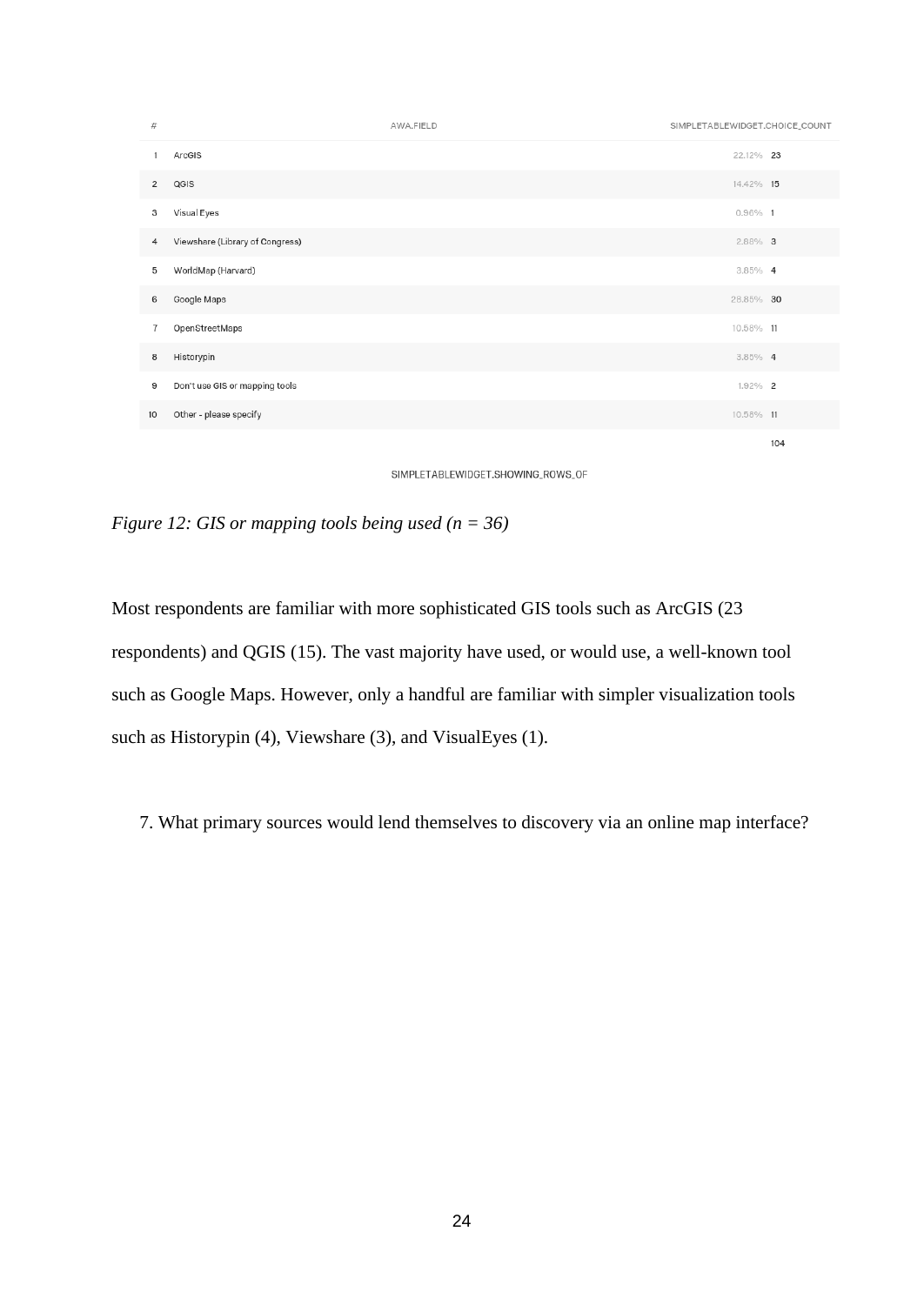



*Figure 13: Primary sources that lend themselves to discovery via a map interface (*n *=* 

*33)*

The respondents identified a total of 188 types of primary source materials that would lend themselves to an online map interface. Of these 188, the top responses were photographs and maps (30 each), travel accounts (29), correspondence (25), personal diaries (24), and newspapers (23).

The remaining survey questions dealt with research methodology and data management, not including reference to mapping tools or GIS software.

## *Historian Survey Discussion*

The results reveal that historians are very interested in geospatial information, the interplay between place and time, and their visualization in online mapping tools. The vast majority of the 37 respondents, 35 of whom were historians, rated place-based or geospatial information as important or crucial to their work. More unexpected was that so many historians (as opposed to historical geographers) are quite familiar with GIS software tools such as ArcGIS (21 responses) and QGIS (13). In fact, these historians are much more familiar with GIS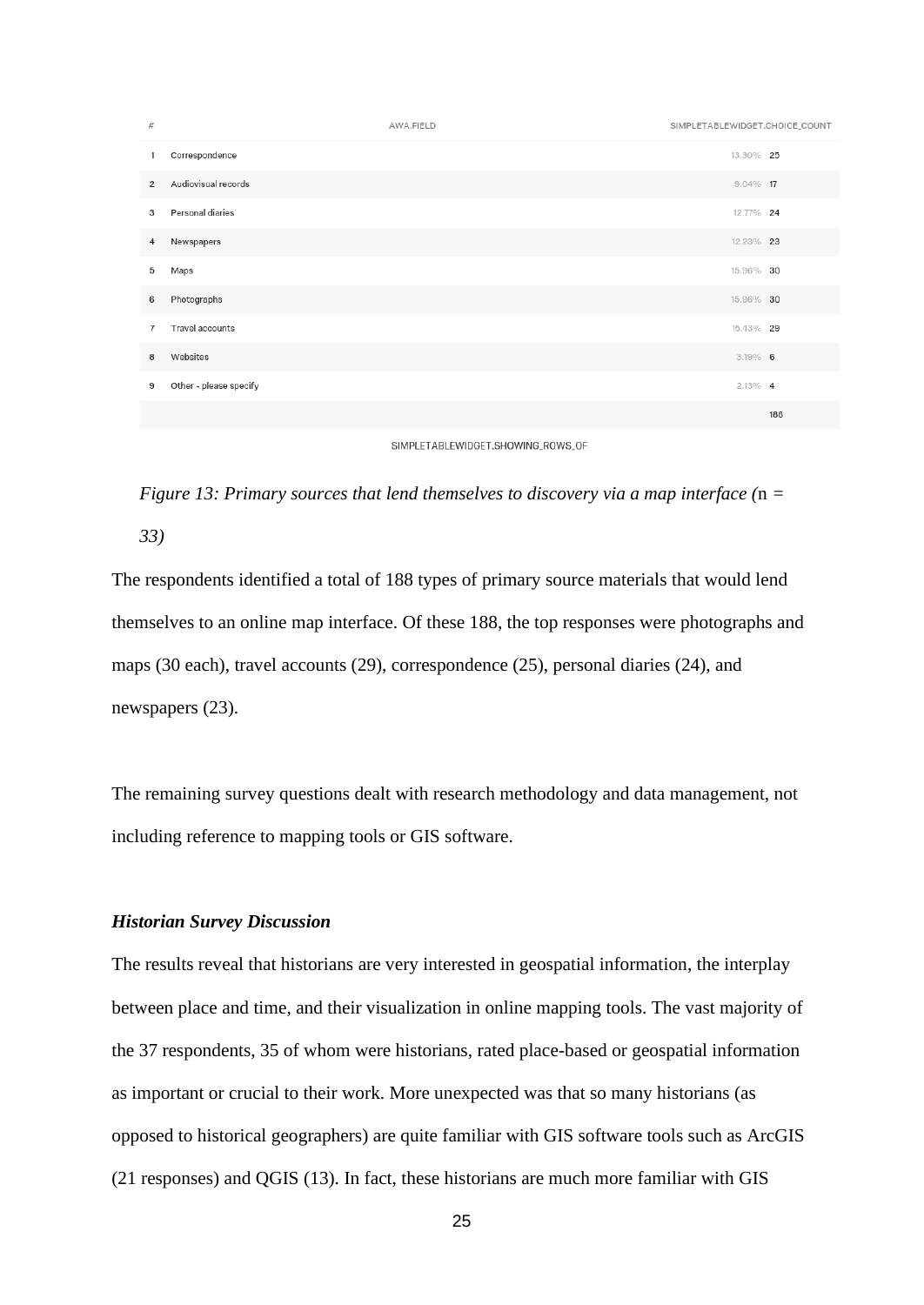software than they are with simple visualization tools such as Historypin (4 responses) or Viewshare (3). Perhaps GIS-savvy historians were more inclined to complete this survey, but, regardless, a significant percentage of the profession is familiar with sophisticated mapping software. The survey also reveals that historians see primary sources of the sorts found in archives as highly "mappable." However, only about half of historians in the survey are actually interested in, or have the time for, doing this because they are focused on using GIS software to document their research data and results. Relatively few of them are using simpler tools such as Historypin. This leaves an opportunity for archivists to fill a gap by using either these simple tools, or GIS software if they have access to it, to document archival sources that lend themselves to online mapping, focusing on those sources that historians themselves have identified as important or crucial to their work. Historians feel strongly about mapping and visualization of textual sources such as correspondence, travel accounts, and personal diaries, not just photographs and maps. They are concerned not only with latitude and longitude but also with cultural and physical data that could be mapped. Archivists should take these preferences very seriously when using either simple tools such as Historypin or programs such as ArcGIS.

## **Conclusion**

Challenges such as lack of resources and training for archivists to develop in this new area are ongoing. Clearly, barriers exist to extensive implementation of map-based tools and methods of access. The main ones (lack of expertise and resources) are not surprising given the small sizes and budgets of many archives.

However, the clear majority of the respondents to the archivist survey feel their patrons would benefit a great deal or somewhat from visual tools such as map interfaces. This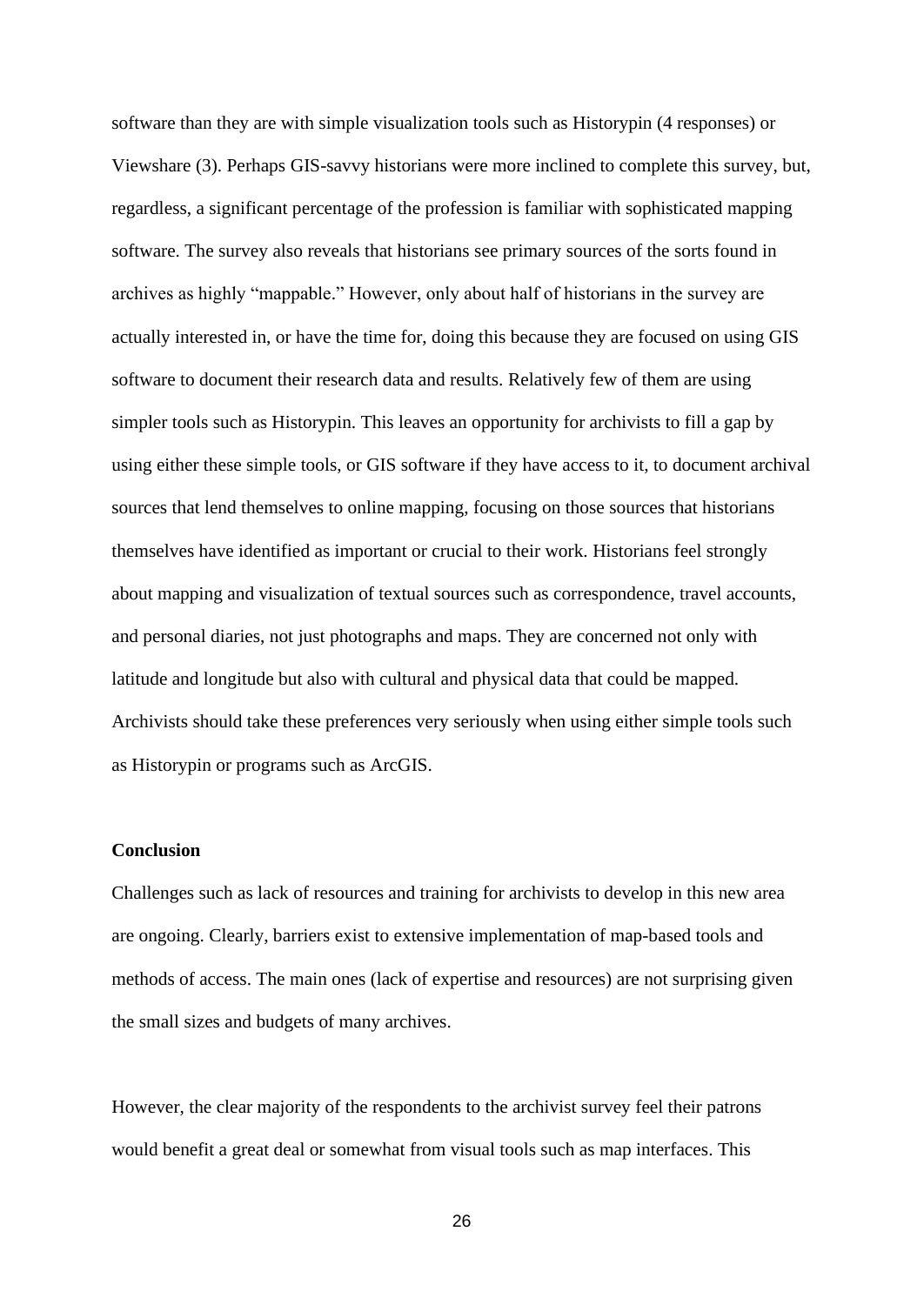reinforces the literature findings that place-based information is key to a considerable number of archival users and that the use of maps has become an important means of seeking this information. The survey of historians strengthens the argument that both place-based information and mapping functionality are very important to a major archival patron group. Both archivists and historians are aware of the importance of the visualization of records to enhance their utility as sources of historical knowledge.

To the extent that archives use mapping tools, most items in use are photographs and other graphic materials. No surprisingly, visualization tools favor the inclusion of more graphically striking materials, but historians are not necessarily looking for this. They would like to see rich textual resources such as correspondence and newspapers as much as anything else. Most of the tools archivists use are relatively simple ones such as Historypin, Viewshare, and Flickr as well as mapping layers from Google Maps and OpenLayers. A few institutions with the resources and expertise, such as the City of Philadelphia Department of Records and Dalhousie University Archives, have used at least some of the features of GIS software.

Regardless of whether basic or advanced tools are used, digitization and upload of archival resources and associated metadata requires a refocusing of work processes. Not all resources need to be mapped, but, when they are, the work can be integrated into other metadata or access processes. Pinning items to a map one at a time is straightforward and may serve the needs of community engagement, but this approach is not highly productive as a means of providing broad access to holdings.

Moreover, the survey of historians reveals that they are not using such basic visualization tools much; instead, they are focusing on GIS software. It would seem that the reach of such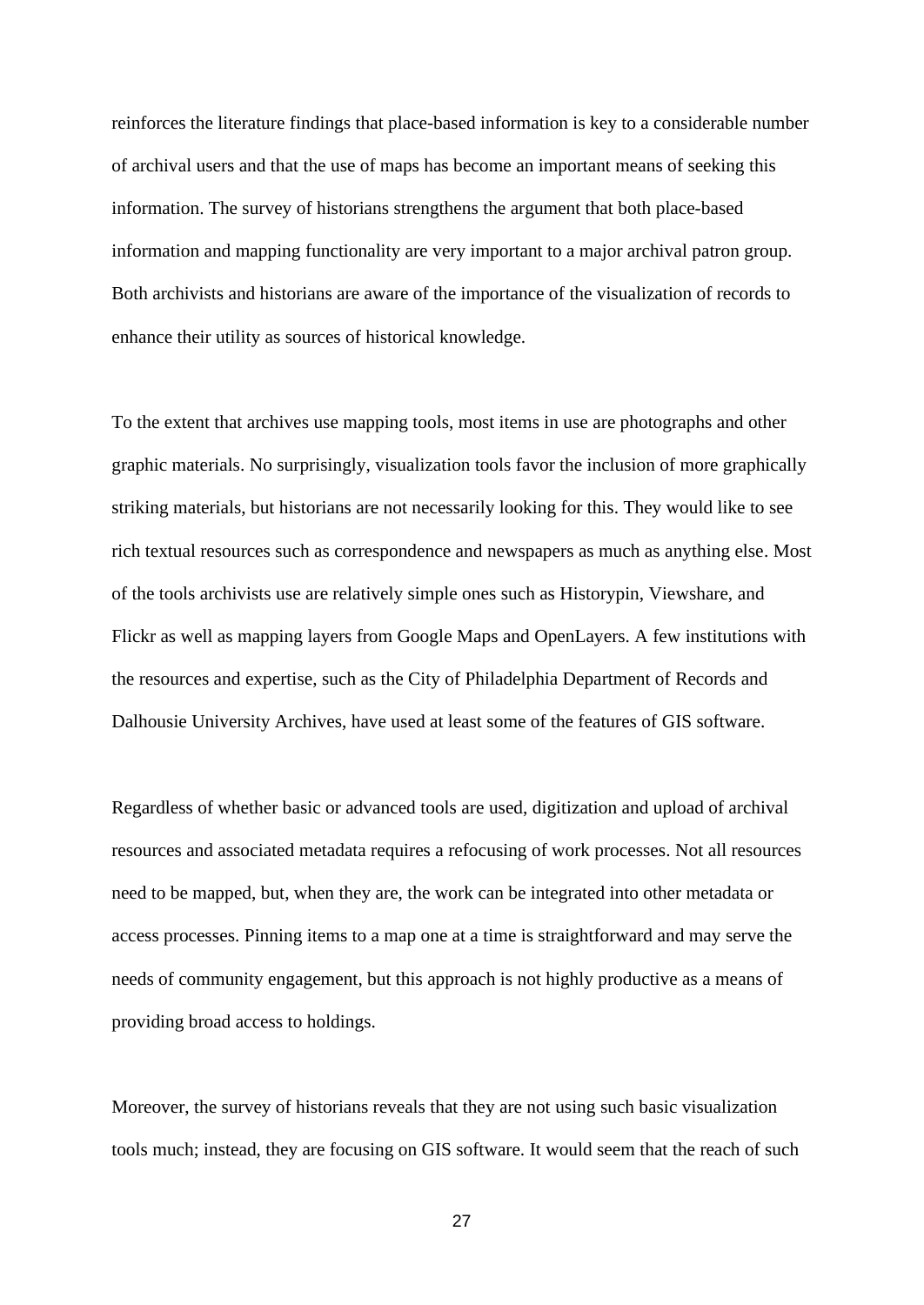software has moved beyond geographers and other social scientists into the heretofore less technologically well informed historical community. Apparently, many academic historians are now quite adept at using programs such as ArcGIS to meet their research and teaching needs. Researchers should confirm the true extent of this very significant shift in the historical community by developing additional questions about the technical knowledge of historians. Future research among archivists (and perhaps librarians) could deal with the broader question of how they approach the visualization of information objects and metadata, not just map interfaces specifically. Additionally, in this area of rapid change, future research among archivists could determine what has changed since the 2015 survey in terms of both attitudes and tools.

Simple tools such as Historypin are easy to learn and useful for archivists in connecting with local heritage groups. However, if archivists want to work closely with academic historians in documenting primary sources through maps, they would be wise to shift their focus to actual GIS software. To do so, archivists, especially those outside academia, will have to overcome the substantial technical and resource challenges and/or collaborate with patron groups such as historians and historical geographers in the creation of such resources. More training opportunities should be available for archivists to learn about visualization/mapping tools and GIS software. Where feasible, archives should acquire these tools and work collaboratively with historians, geographers, and GIS specialists to fully exploit their utilities. Obviously, this will be easier to accomplish in academic environments with strong GIS programs. If even some of these things happen, visualization and mapping tools could be part of every archivist's technical toolkit in the near future.

## **Appendix A: Archivist Survey Questions**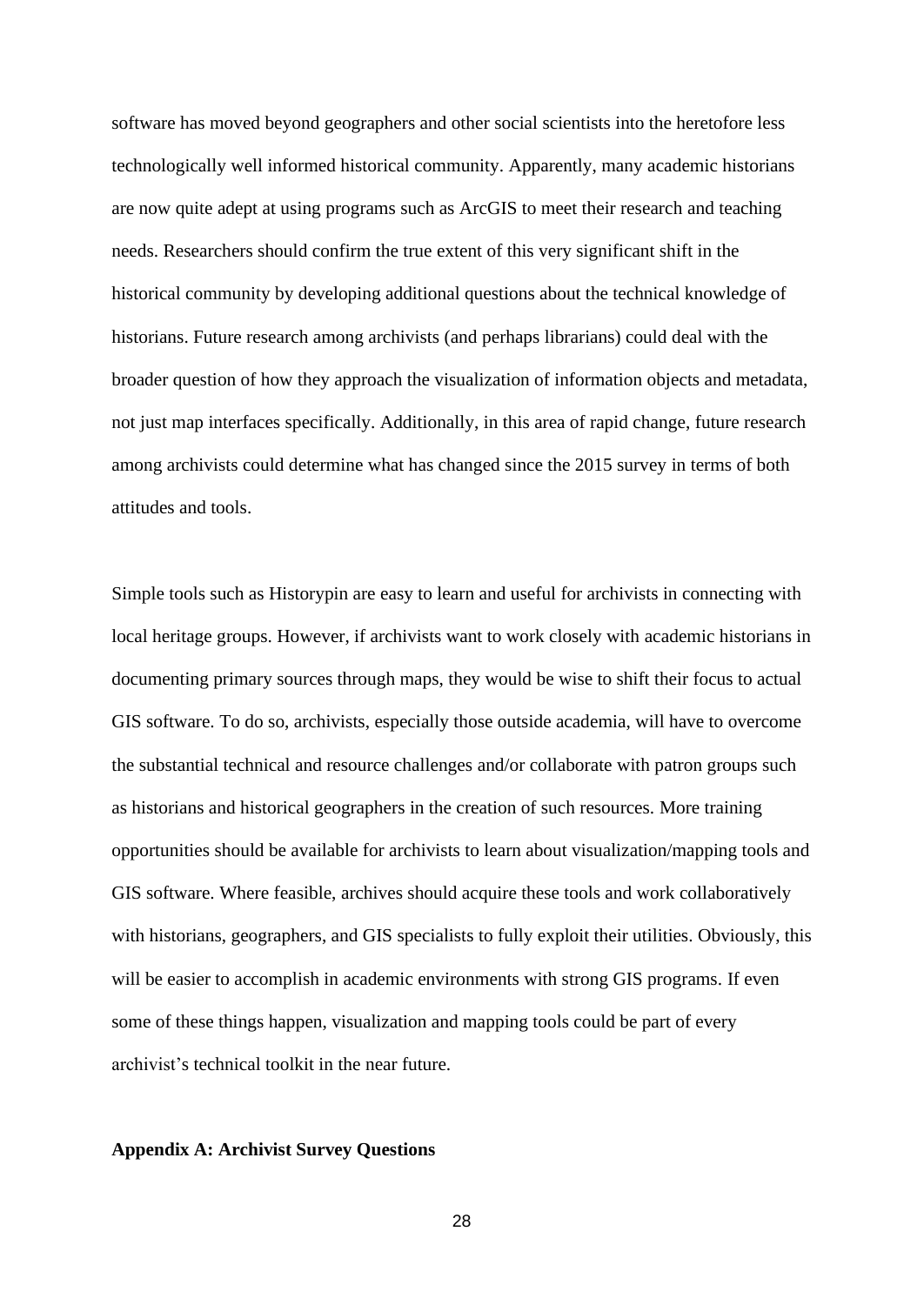- 1. What type of archival or special collections institution do you represent?
- 2. Does your institution's online catalogue, descriptive database, or finding aid repository provide access to archival descriptions and/or digital objects (e.g. photographs) through a map interface?
- 3. Does your archives website provide any online visualizations of digital objects (e.g. exhibits of photographs or other graphic materials) via a map interface?
- 4. Regardless of how you answered question 3, to what extent do you think that your patrons benefit, or would benefit, from being able to visualize your holdings and/or search online catalogues or finding aids using a map interface? Check one.
- 5. Please identify which of your actual or potential patron groups that benefit, or would benefit, from being able to visualize your holdings and/or search online catalogues or finding aids using a map interface?
- 6. What are the main reasons that your institution does not provide visualizations of digital content via a map interface? Check all that apply.
- 7. What tools or web services are you using to visualize digital objects via a map interface? Check all that apply.
- 8. What sort of digital objects predominate in your map interface? Check all that apply.
- 9. What is the primary purpose of these online map interfaces for your institution?
- 10. Please make any additional comments that you feel are relevant.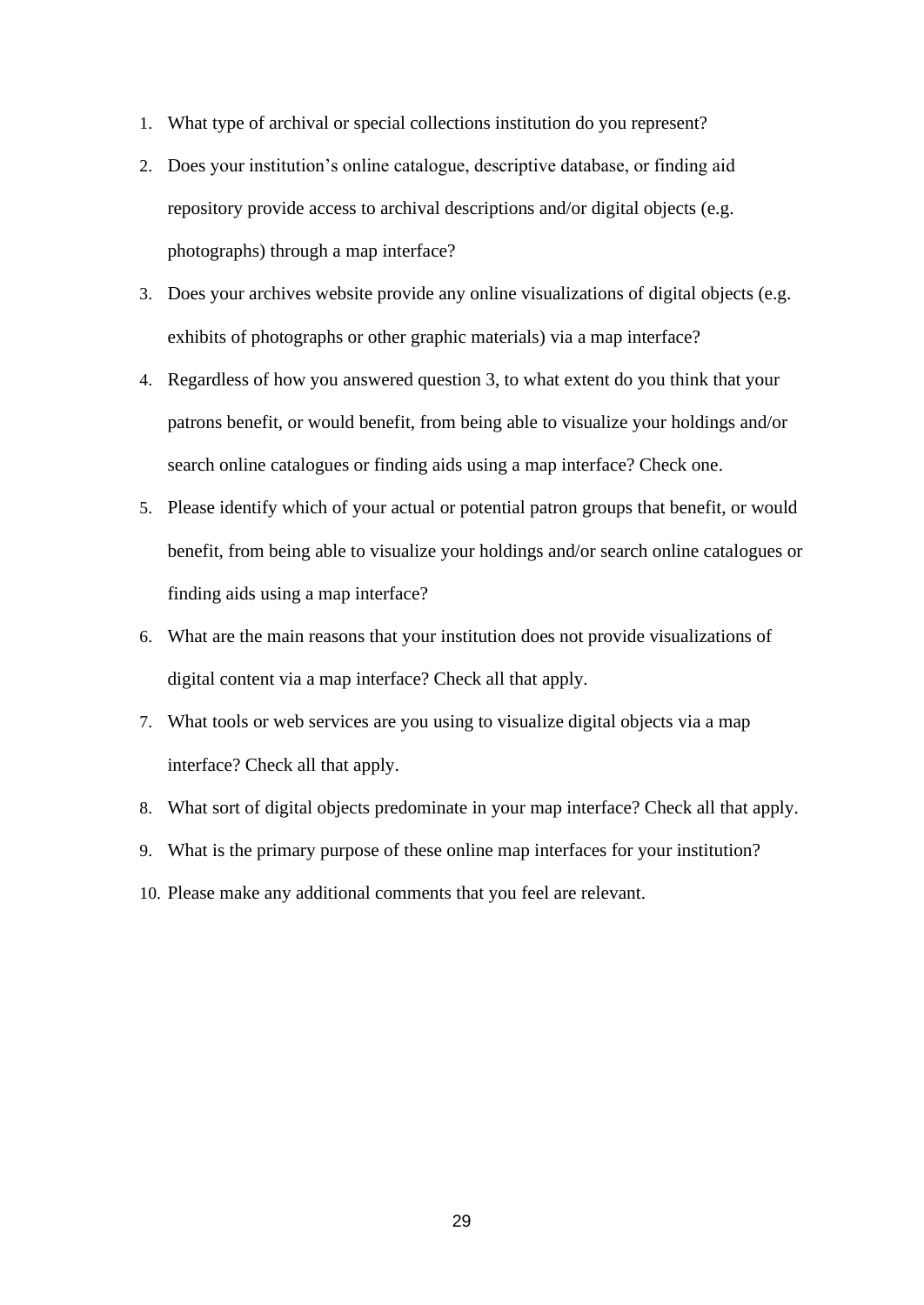## **Appendix B: Historian Survey Questions**

- 1. Please identify your discipline.
- 2. Please indicate your rank.
- 3. In what areas of research are you primarily focused?
- 4. What types of primary sources (i.e. usually created at the time under study) do you use in your research? Select all that apply.
- 5. What sorts of archives or libraries have you travelled to and/or researched extensively online in order to study primary sources? Select all that apply.
- 6. Please rate the tools (including online ones) that you use to find archival materials or other primary sources.
- 7. Please rate other methods that you use, or would you use, to locate archival records or other primary sources?
- 8. What sorts of research data do you accumulate as part of your research? Research data can be defined as any recorded material that you collect or generate as part of your research and that might be necessary to validate research findings. Select all that apply.
- 9. Which of the following best describes the formats of research data you generate or use in a typical research project? Select all that apply.
- 10. Which methods of sharing your research data do you currently use? Select all that apply. If you do not currently, or plan to, share your data, select "not sharing."
- 11. For the purposes of seeking primary or secondary sources, how would you rate the following methods?
- 12. How important is place-based or geospatial information to your research or teaching?
- 13. What types of geospatial information are important to your research or teaching?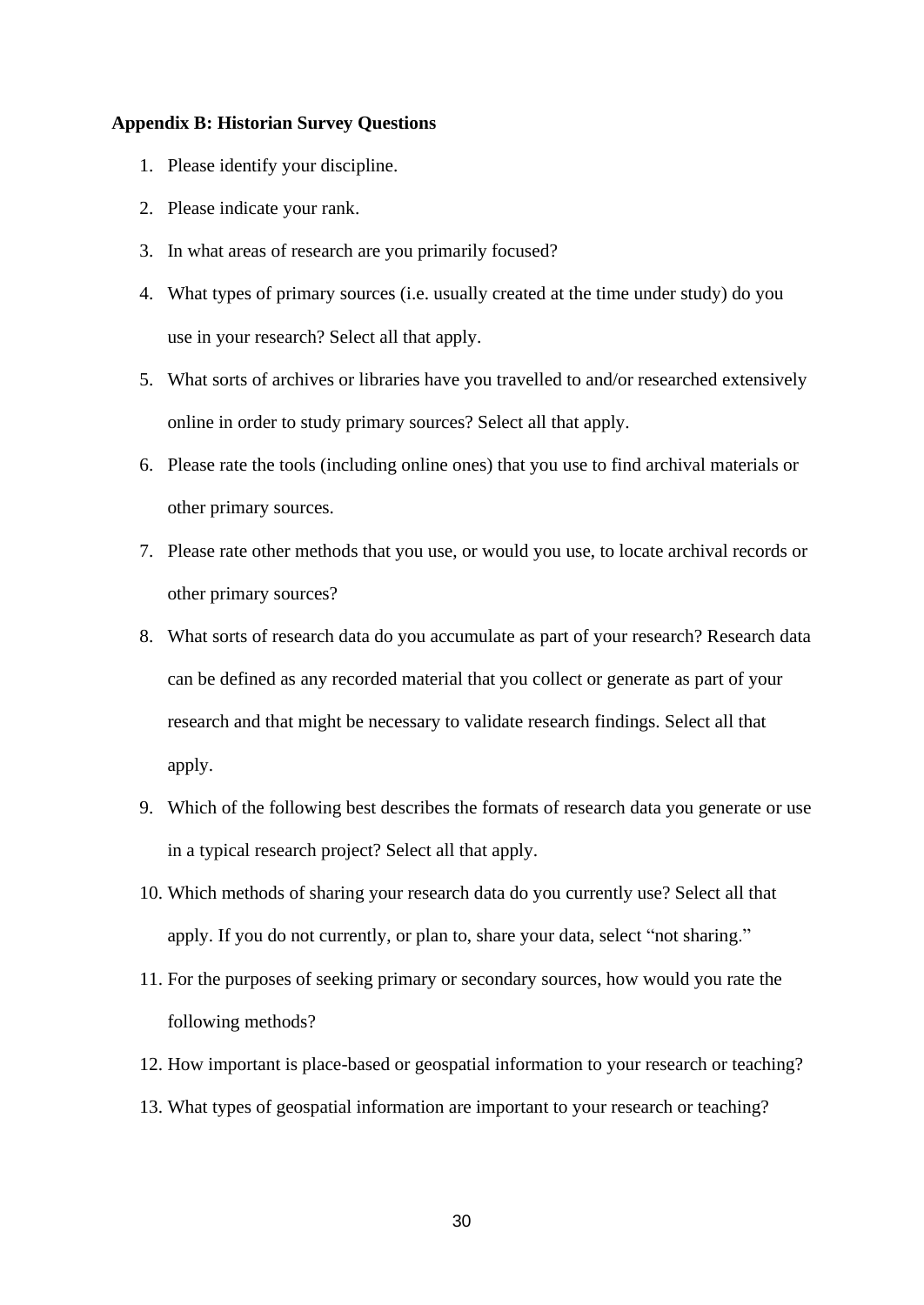14. In what way(s) do you, or would you like to, use geographic information or mapping

software to capture and/or visualize data? Select all that apply.

- 15. Which of the following GIS software or mapping tools have you used?
- 16. What primary sources would lend themselves to discovery via an online map

interface? Choose all that apply.

17. Do you have any additional comments or feedback?

## **NOTES**

5 "Around the World and Back Again," *[Flickr](file://///litera.lib.uwo.pri/homes$/tbelton/documents/Academic%20Activity/Archival%20Issues%20Submission/Flickr) Blog*,

[http://blog.flickr.net/en/2008/08/12/around-the-world-and-back-again.](http://blog.flickr.net/en/2008/08/12/around-the-world-and-back-again/)

<sup>13</sup> Ibid., 132.

<sup>15</sup> Ibid., 48.

<sup>16</sup> PhillyHistory.org, https://www.phillyhistory.org/PhotoArchive/Search.aspx.

<sup>17</sup> Boyer, "From Internet to iPhone," 48.

<sup>18</sup> Jefferson Bailey and Trevor Owens, "From Records to Data with Viewshare: An

<sup>19</sup> Ibid., 42.

<sup>1</sup> Esri, "About ArcGIS,"<https://www.esri.com/en-us/arcgis/about-arcgis/overview> and "QGIS: A Free and Open Geographic Information System,"

https://www.qgis.org/en/site/index.html#.

<sup>2</sup> The Viewshare service was retired on March 20, 2018.

<sup>3</sup> Library of Congress "Viewshare," https://labs.loc.gov/experiments/viewshare.

<sup>4</sup> Shanti Interactive "Introducing VisualEyes 5," http://viseyes.org/visualeyes.

 $\overline{6}$  Flickr, "The Commons," https://www.flickr.com/commons/institutions.

<sup>7</sup> Historypin, "About," https://about.historypin.org/about.

<sup>8</sup> C. Ahlberg and B. Shneiderman, "Visual Information Seeking: Tight Coupling of Dynamic Query filters with Starfield Displays," in *Readings in Information Visualization: Using Vision to Think*, ed. S. K. Card, J. D. Mackinlay, and B. Shneiderman (San Francisco: Academic Press, 1993), 313.

<sup>9</sup> Mitchell Whitelaw "Generous Interfaces for Digital Cultural Collections," *Digital Humanities Quarterly* 9, no. 1 (2015),

http://www.digitalhumanities.org/dhq/vol/9/1/000205/000205.html.  $10$  Ibid.

<sup>&</sup>lt;sup>11</sup> Paul Clough, Jiayu Tang, Mark M. Hall, and Amy Warner, "Linking Archival Data to Location: A Case Study at the UK National Archives," *Aslib Proceedings* 63, nos. 2–3 (2011), http://www.emeraldinsight.com/doi/abs/10.1108/00012531111135628.  $12$  Ibid.

<sup>&</sup>lt;sup>14</sup> Deborah Boyer, "From Internet to iPhone: Providing Mobile Geographic Access to Philadelphia's Historic Photographs and Other Special Collections," *The Reference Librarian* 52, nos. 1–2 (2010): 47,

http://www.tandfonline.com/doi/abs/10.1080/02763877.2011.521880.

Argument, an Interface, A Design," *Bulletin of the American Society for Information Science and Technology* 38, no. 4 (2012): 41.

 $^{20}$  Ibid., 43. Also, note that the Library of Congress retired Viewshare as of March 20, 2018.